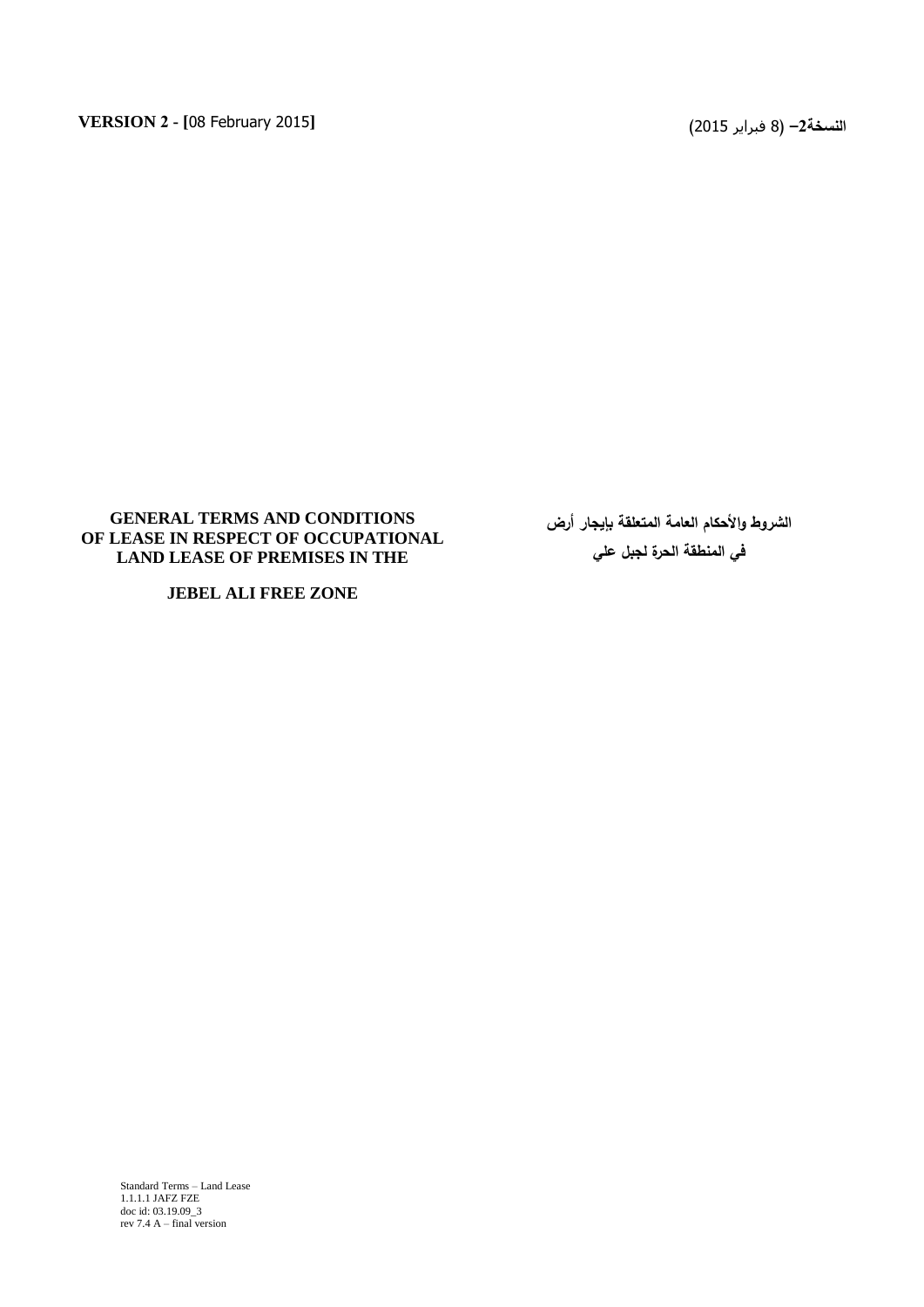| <b>CONTENTS</b> |                                                  |      | المحتويات        |                                             |                |
|-----------------|--------------------------------------------------|------|------------------|---------------------------------------------|----------------|
| <b>Clause</b>   |                                                  | Page | الصفحة           |                                             | المادة         |
| 1               | Definitions                                      | 4    | $\overline{4}$   | تعريفات                                     | 1              |
| $\overline{c}$  | Interpretation                                   | 7    | 7                | التفسير                                     | $\overline{c}$ |
| 3               | Demise And Term                                  | 7    | 7                | انتهاء الإيجار ومدته                        | 3              |
| 4               | Rents And Public Health Levy                     | 8    | 8                | الإيجارات ورسوم الصحة العامة                | $\overline{4}$ |
| 5               | Daily Costs On Late Payments                     | 7    | $\boldsymbol{7}$ | التكاليف اليومية المتعلقة بالدفعات المتأخرة | 5              |
| 6               | Outgoings                                        | 9    | 9                | المصار يف                                   | 6              |
| 7               | Repairs                                          | 9    | 9                | الإصلاحات                                   | $\overline{7}$ |
| 8               | Yield Up                                         | 10   | 10               | التسليم                                     | 8              |
| 9               | Compliance<br>With<br>Lessor's<br><b>Notices</b> | 10   | 10               | الامتثال لإخطارات المؤجر                    | 9              |
| 10              | Alterations                                      | 11   | 11               | التعديلات                                   | 10             |
| 11              | <b>Signs And Advertisements</b>                  | 11   | 11               | اللافتات و الإعلانات                        | 11             |
| 12              | <b>Use Of Premises</b>                           | 11   | 11               | استخدام العقار المؤجر                       | 12             |
| 13              | <b>Alienation Generally</b>                      | 13   | 13               | التنازل على وجه العموم                      | 13             |
| 14              | <b>Compliance With Laws</b>                      | 13   | 13               | الامتثال للقوانين                           | 14             |
| 15              | <b>Insurance Provisions</b>                      | 13   | 13               | أحكام التأمين                               | 15             |
| 16              | <b>Service Charges</b>                           | 15   | 15               | رسوم الخدمة                                 | 16             |
| 17              | Default Of Tenant                                | 15   | 15               | إخفاق المستأجر                              | 17             |
| 18              | Quiet Enjoyment                                  | 16   | 16               | التمتع المهادىء                             | 18             |
| 19              | Exclusion Of Implied Covenants                   | 16   | 16               | إعفاء من الالتز امات الضمنية المفر وضنة من  | 19             |
|                 | By Lessor                                        |      |                  | قبل المؤجر                                  |                |
| 20              | Indemnity                                        | 16   | 16               | التعويض                                     | 20             |
| 21              | Representation                                   | 17   | 17               | إقرارات                                     | 21             |
| 22              | Reporting to Government Related                  | 18   | 18               | إعلام الجهات الحكومية                       | 22             |
|                 | Entities                                         |      |                  |                                             |                |
| 23              | <b>Notices</b>                                   | 18   | 18               | الاخطارات                                   | 23             |
| 24              | <b>Guarantor's Covenants</b>                     | 19   | 19               | تعهدات الكفيل                               | 24             |
| 25              | <b>Invalidity Of Certain Provisions</b>          | 19   | 19               | بطلان بعض البنود                            | 25             |
| 26              | Deposit                                          | 19   | 19               | مبلغ التأمين                                | 26             |
| 27              | <b>Rent Review</b>                               | 19   | 19               | مراجعة الإيجار                              | 27             |
| 28              | Lease Renewal                                    | 21   | 21               | تجديد عقد الإيجار                           | 28             |
| 29              | Miscellaneous                                    | 22   | 22               | بنود متنوعة                                 | 29             |
| Schedule 1      | <b>Rights And Easements Granted</b>              | 25   | 25               | الحقوق والأولويات الممنوحة                  | الجدول 1       |
| Schedule 2      | <b>Exceptions And Reservations</b>               | 26   | 26               | استثناءات و تحفظات                          | الجدول 2       |
| Schedule 3      | Covenants And Confirmation By<br>Guarantor       | 28   | 28               | تعهدات و إقرارات الكفيل                     | الجدول 3       |
| Schedule 4      | Deposit                                          | 30   | 30               | مبلغ التأمين                                | الجدول 4       |
| Schedule 5      | Lessor's Notice                                  | 32   | 32               | إخطار المؤجر                                | الجدول 5       |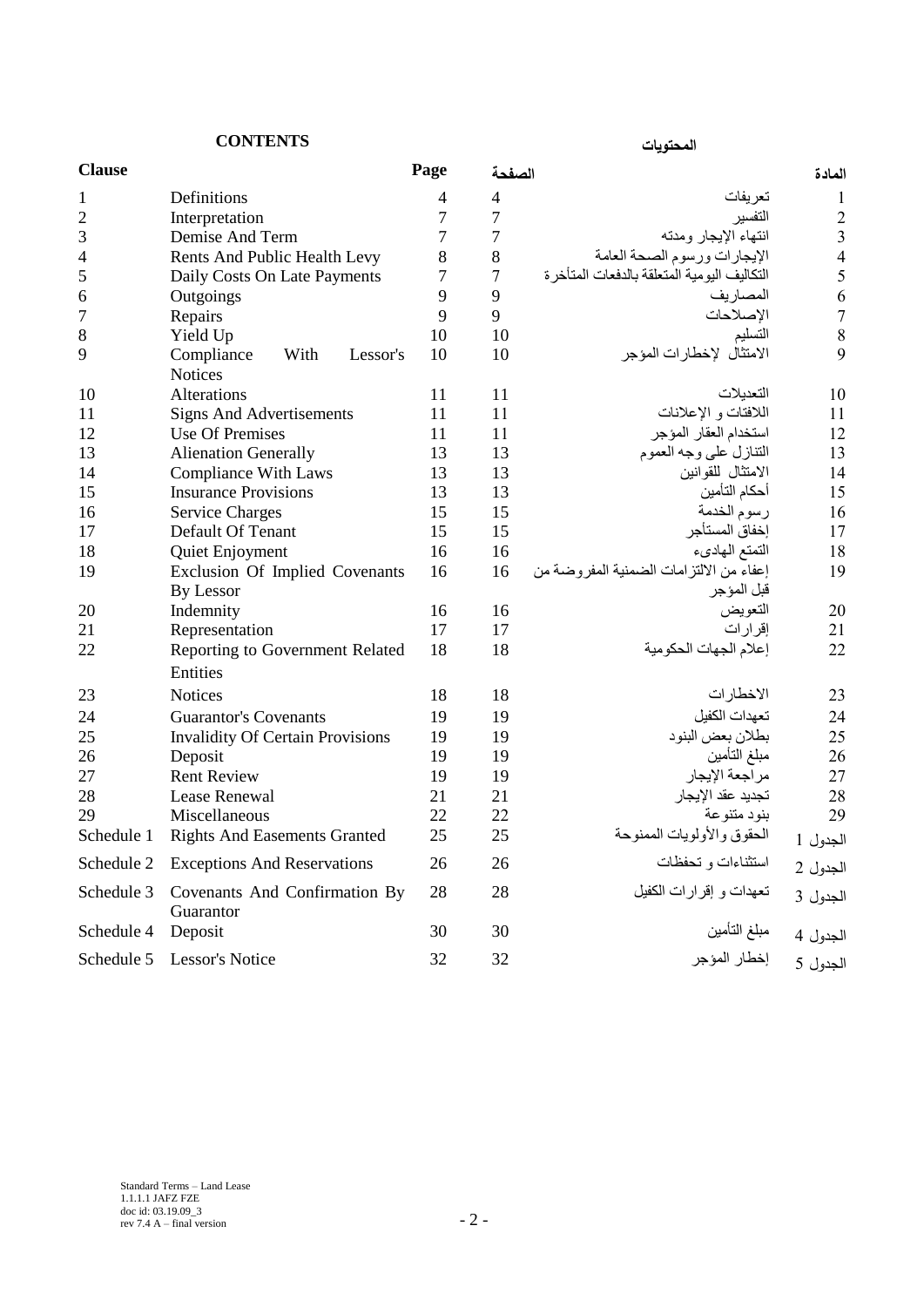## الأحكام العامة وشروط عقد الإبحار العامة وشروط عقد الإبحار العامة وشروط عقد الإبحار المستخدم العامة وشروط عقد ال **LEASE**

The Lessor leases the Premises to the Tenant throughout the Term on the following terms:

## **.1 انتؼشيفاث DEFINITIONS** 1.

In this Lease the following expressions shall have the following meanings:

"**Adjoining Property**" means any land and/or buildings adjoining or neighboring the Premises not let to the Tenant.

"**Authority**" means the Jebel Ali Free Zone Authority, an authority establishment pursuant to Decree No. (1) of 1985 of the Emirate of Dubai.

"**Commencement Date**" shall have the meaning ascribed to it in the Lease Agreement.

"**Common Areas**" means the car parking areas, service areas and any other areas of the Free Zone from time to time designated by the Lessor for common use and enjoyment by the tenants and occupiers of the Free Zone.

"**Conduits**" means all existing and future drains, pipes, gutters, sewers, ducts, mains, subways, cables, conduits, flues and any other conducting media whatsoever.

"**Daily Costs**" shall have the meaning ascribed to it in the Lease Agreement.

"**Deposit**" shall have the meaning ascribed to it in the Lease Agreement.

"**تاسيخ االَتهاء**" ٣ؾَٔ ٗلٌ أُؼ٠٘ اَُ٘ٔل اٚ٤ُ ك٢ ارلبه٤خ اإل٣غبه. it to ascribed meaning the have shall" **Date Expiry**" in the Lease Agreement.

"**Final Payment**" means the final payment due from the Tenant to the Lessor prior to expiry of the Term comprising any outstanding sum due to the Lessor pursuant to this Lease.

"**Free Zone**" means Jebel Ali Free Zone, Dubai designated as such pursuant to Decree No. 1 of 1980 in Dubai.

"**Free Zone Rules**" means the fourth edition of the free zone rules issued by the Authority for the regulation of the Free Zone as revised and superseded from time to time.

"**Government Related Entity**" means any government or any department, commission, board, agency, committee, authority (including the Authority) or quasi-governmental unit of the United Arab Emirates and includes their respective appointed consultants.

"**Guarantor**" means the party (if any) named as 'Guarantor' in the Lease Agreement and includes the

يقوم المؤجر بتأجير العقار للمستأجر طوال مدة الإيجار بناء على الشر وط التالبة:

يكون للعبارات الموضحة أدناه والمذكورة في عقد الإيجار هذا المعاني التالية:

"ا**لنقار المجاور**" هو أي أرض و/أو مباني مجاورة للعقار المؤجر ولا يشغلها المستأجر

"ا**لسلطة**" هي السلطة المختصة في المنطقة الحرة لجبل علي، والتي أنشأت بموجب المرسوم رقمّ (1) لعام 1985 الصادر ً عن إمار ة دبي<sub>.</sub><br>"**تاريخ البدء**" يحمل نفس المعنى المسند اليه في اتفاقية الإيجار <sub>.</sub>

"**المساحات المشتركة**" هي مو اقف السيار ات و مناطق الخدمة و أي مناطق أخر ي في المنطقة اُلحر ة لجبل على يخصصها المؤجر من ۖ وقت لآخر لاستخدام واستمتاع كافة المستأجرين والقاطنين في الْمنطقة الْحر ة

"ا**لقنوات**" هي كافة المواسير والأنابيب والمجاري والفتحات و الأنابيب الر بُنسية و الكابلات و القنو ات و المنافذ الْهو ائية الموجودة و المستقبلية وكافة أنواع القنوات الموصلة مهما كانت.

"**التكاليف اليومية"** تحمل نفس المعنى المسند اليها في اتفاقية الإيجار <sub>.</sub><br>"ا**لتأمين"** يحمل نفس المعنى الموضح له في اتفاقية الإيجار <sub>.</sub>

"ا**لدفعة النهائية**" هي آخر دفعة مستحقة من المستأجر للمؤجر قبل انتهاء مدة الإيجار والّتي تتألف من أي مبالغ متبقية للمؤجر في ذمة المستأجر

"ا**لمنطقة الحرة**" تعني المنطقة الحرة لجبل على في دبي، و التي أنشأت بموجب المرسوم رقم 1 لعام 1980 في دبي.

"**قوانين المنطقة الحرة**" تعني النسخة الر ابعة من قوانين المنطقة الحرة الصـادرة عن السلطة ۖ وآلتي تنظم المنطقة الحرة، مع كافة النعديلات والإحلالات التي تجريَ عليها من حين لآخر.

"**الجهات الحكومية**" تعني كل هبئة حكومية أو إدار ة أو مفوضية أو مجلس أو وكالة أو لجنة أو سلطة (بما في ذلك سلطة المنطقة الحرة) أو وحدة شبه حكومية في الإمارات العربية المتحدة ويشمل ذلك كل المستشار بن المعينين من قبل تلك الجهات

"ا**لكفيل**" هو الطرف (إن وجد) المسمى "الكفيل" في اتفاقية الإيجار ويشمل الشخص (الأشخاص) (أو الكيان) الذي يكفل التز امات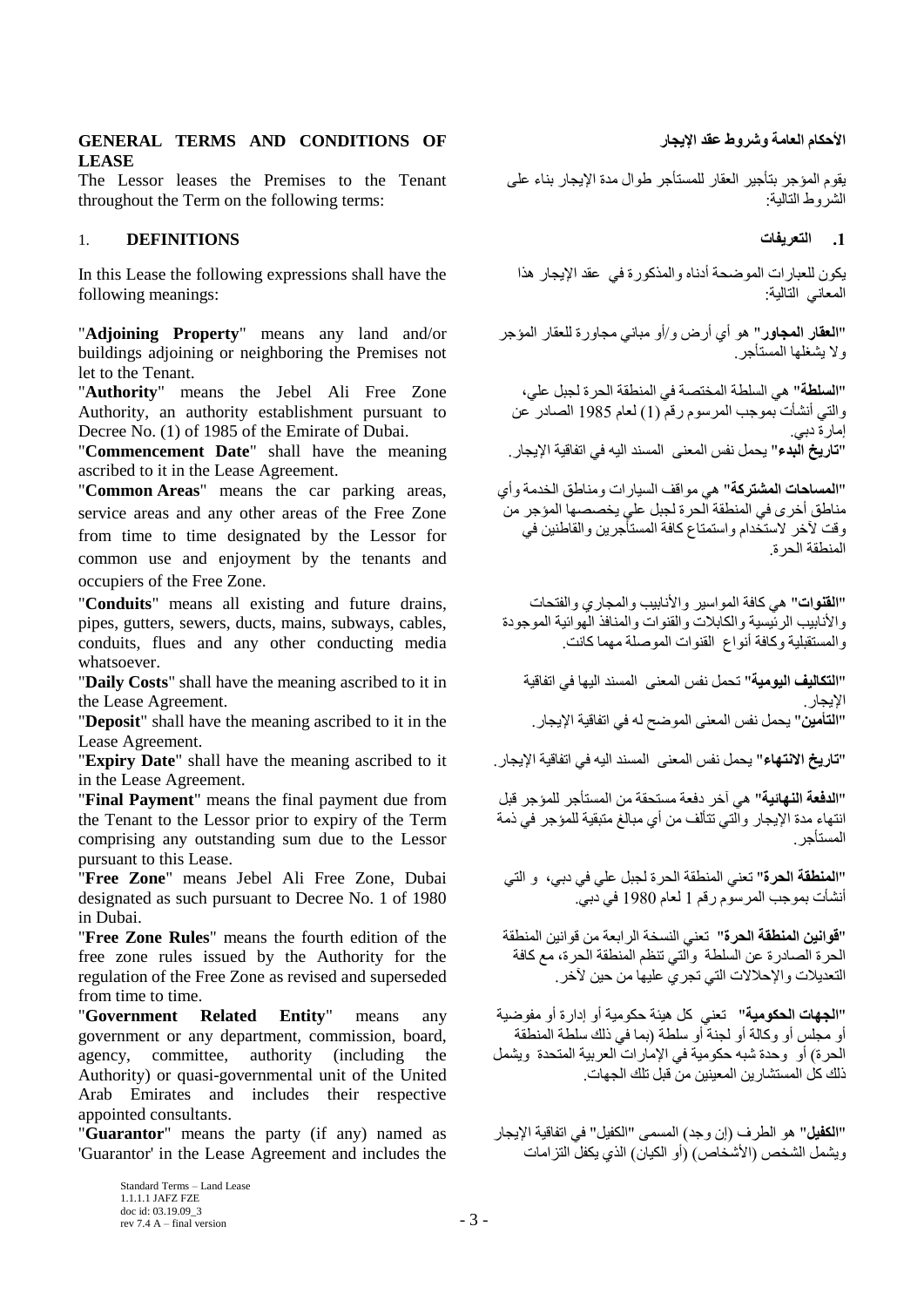person(s) (or entity) from time to time guaranteeing ... المستأجر الواردة في هذا الإيجاز the obligations of the Tenant under this Lease.

"**Improvements**" means any improvements constructed on the Premises by or on behalf of the Tenant.

"**Initial Lease Period**" means the period from the Commencement Date until the day immediately preceding the fifth  $(5<sup>th</sup>)$  anniversary of the Term.

"**Insured Risks**" means (to the extent that any of the same are insurable in the Free Zone insurance market at reasonable cost and on reasonable terms) fire, storm, tempest, flood, earthquake, lightning, explosion, impact, aircraft (other than hostile aircraft) and other aerial devices and articles dropped from them, riot, civil commotion and malicious damage, bursting or overflowing of water tanks, apparatus or pipes, and such other risks as the Lessor may, in its discretion from time to time, determine.

"**Laws**" means the laws, proclamations, orders, rules, by-laws, decrees and regulations applicable in the Free Zone including but not limited to the Free Zone Rules or such other regulations made by the Lessor or the Authority or any other competent authority and any building, planning and environmental laws as amended from time to time.

"**this Lease**" means together the Lease Agreement and these General Terms and Conditions of Lease together with any schedules or annexures forming part of these General Terms and Conditions of Lease. "**Lease Agreement**" means the lease agreement entered into by the Lessor and the Tenant relating to the Premises.

"فقرة الإليجار" هي كل من فترة الإيجار الأولية أو الثالثة. " Lease Period" means any of the Initial Lease" Period, the Second Lease Period or the Third Lease Period.

"**المؤجر**" يحمل المعنى المسند اليه في اتفاقية الإيجار . "Lessor" shall have the meaning ascribed to it in the Lease Agreement.

"**Lessor's Notice**" means the notice issued by the Lessor to the Tenant in respect of the Second Lease Period and the Third Lease Period, substantially in the form set out in SCHEDULE 5.

"**License**" means the license(s) obtained by the Tenant to permit the Tenant to undertake the Permitted Use in the Premises issued by or on behalf of the Authority or such other competent authority from time to time.

"**Occupier**" means the Tenant or any of their

representative agents, invitees, licensees, visitors or contractors.

"**االستخذاو انًسًىح به**" ٞٛ االٍزقلاّ أُؾلك ك٢ اُزوف.ٔ٤ the in out set as use the means" **Use Permitted**" License.

"**انؼماس انًؤجش**" ٣ؾَٔ ٗلٌ أُؼ٠٘ اَُ٘ٔل اٚ٤ُ ك٢ ارلبه٤خ اإل٣غبه. in it to ascribed meaning the have shall" **Premises**" the Lease Agreement.

Standard Terms – Land Lease 1.1.1.1 JAFZ FZE doc id: 03.19.09\_3 rev 7.4 A – final version  $-4$  – "**سسىو انظحت انؼايت**" رؾَٔ ٗلٌ أُؼ٠٘ اُٙٞٔؼ ُٜب ك٢ ارلبه٤خ meaning the have shall" **Levy Health Public**"

"ا**لتحسينـات**" و هي أي تحسينات يتم بنـاؤ هـا في العقار المؤجر من قَبْلُ أَو بِالْنَيَابَةِ عَنِ الْمَسْتَأْجِرِ ِ

"**فترة الإيجار الأولية**" هي الفترة منذ تاريخ البدء حتى اليوم الذي يسبق بداية السنة الخامسة من فتر ة الإيجار ۖ مباشر ة.

"**المخاطر المؤمّنة"** تعني (حسب ما يمكن تأمينه منها في سو ق التأمين الخاص بالمنطقة الحرة بتكلفة وبشروط معقولين) الحرائق، العواصف، الأعاصير، الفيضانات، الزلازل، البرق، الانفجارات، الار تطام، الطائر ات (غبر الطائر ات المعادية) و المركبات الجوبة الأخرى والأجسام التي تسقط منها، والشغب والاضطرابات المدنية والتخريب المتعمد، انفجار أو فيضان خزانات أو معدات أو أنابيب الْمياه وكافة المخاطر الأخرى المشابهة التي يحددها المؤجر، من وقت لأخرٍ، بناء على رغبته المطلقة

"ا**لقوانين"** تعني القوانين والتصريحات والأوامر والقواعد والأنظمة الداخلية والمراسيم والانظمة السارية في المنطقة الحرة، والتي تشمل دون حصر ، قواعد المنطقة الحرة أو ۖ أية أنظمة أخر ي تصدَّر عن المؤجر أو عن السلطة أو عن أية سلطة صالحة أخرى وعن قوانين بناء وتخطيط وقوانين بيئية مع التعديلات التي تطرأ عليها من حبن لآخر

"هذا الإيجار" هو اتفاقية الإيجار وهذه الشروط والأحكام العامة ً للإيجار معاً إضـافة إلـى الـجداول والملاحق التي تشكل جزءاً من هذه الشروط والأحكام العامة للإيجار

"ا**تفاقية الإيجار** " هي اتفاقية الإيجار المبرمة فيما بين المؤجر و المستأجِر فَيُما بِتَعلِقَ بِالْعقَارِ الْمُؤْجِرِ

"إ**خطار المؤجر**" هو الإخطار الصادر عن المؤجر للمستأجر فيما يتعلَّق بفترة الإيجار الثانية والثالثة، حسب النموذج الموضح في الجدول 5.

"ا**لترخيص**" يعني الترخيص أو التر اخيص التي يحصل عليها الْمستَأْجِر ۚ والّتي تُسمح له باستخدام العقار المؤجر بالشكل المسموح به. وتصدر تلك التراخيص عن أو بالنيابة عن السلطة أو أي سلطة صالحة من وقت لأخر

"**الشاغل"** يعني المستأجر أو أي من الوكلاء الممثلين له أو من <sub>.</sub><br>بدعو هم أو ير خص لهم أو زواره أو مقاولوه.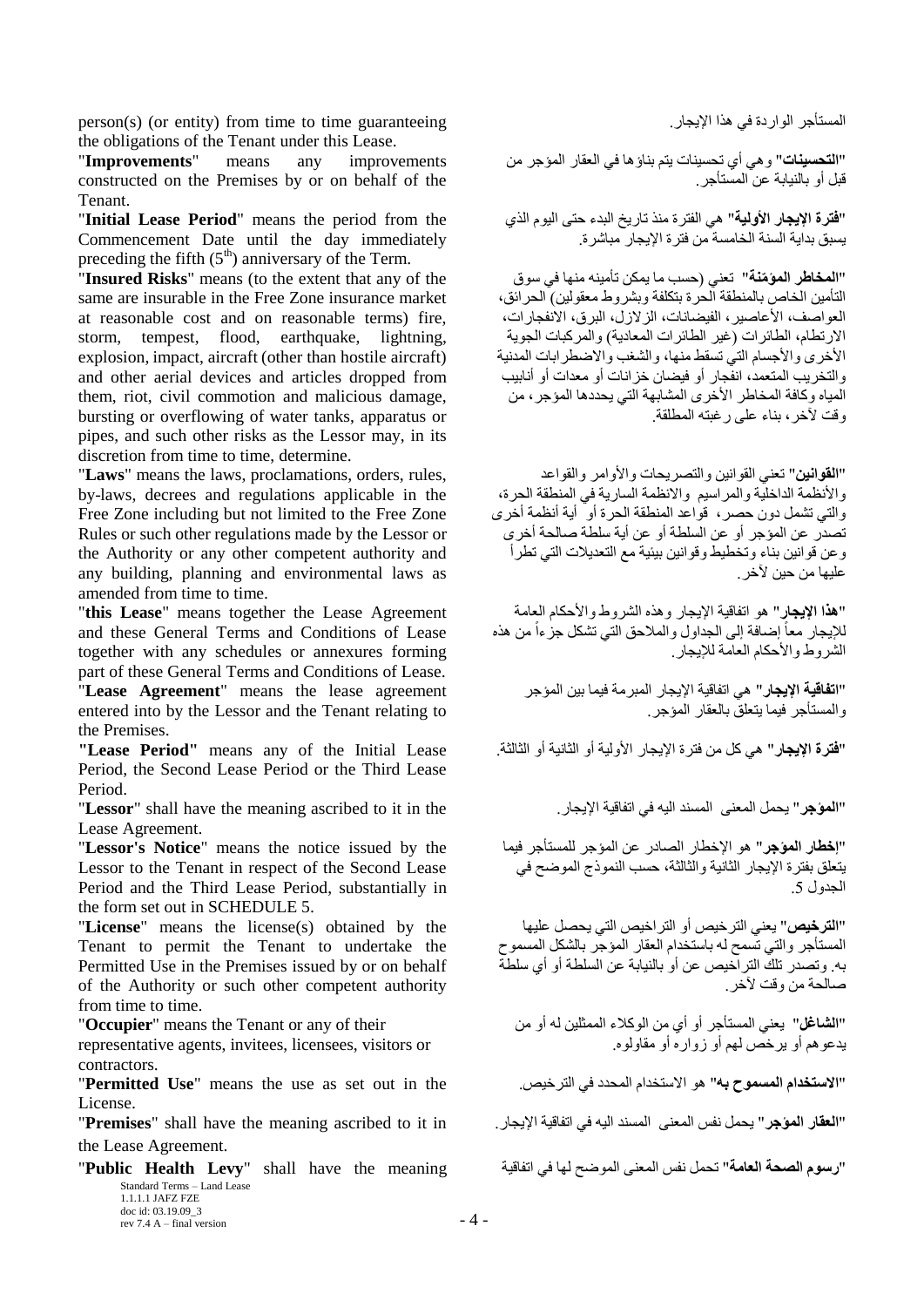"**بذل اإليجاس**" ٣ؾَٔ ٗلٌ أُؼ٠٘ اَُ٘ٔل اٚ٤ُ ك٢ ارلبه٤خ اإل٣غبه the in it to ascribed meaning the have shall" **Rent**" Lease Agreement.

"**Rent Review Cap**" shall have the meaning ascribed to it in the Lease Agreement.

"**Review Dates**" and "**Relevant Review Date**" shall have the meaning ascribed to it in the Lease Agreement.

"**Reviewed Rent**" means the Rent reviewed pursuant to the provisions of Clause [27,](#page-16-0) if applicable, to determine the Rent for the Second Lease Period and the Third Lease Period respectively.

"**سسىو انخذيت**" رؾَٔ أُؼ٠٘ أُؾلك ُٜب ك٢ ارلبه٤خ اإل٣غبه. ascribed meaning the have shall" **Charges Service**" to it in the Lease Agreement.

"**Second Lease Period**" means the period from the fifth  $(5<sup>th</sup>)$  anniversary of the Term to the day immediately preceding the tenth  $(10<sup>th</sup>)$  anniversary of the Term.

"**Social and/or Communal Works Fund**" means any infrastructure or other works being of benefit to the Free Zone community of workers and/or residents.

Lease Agreement.

it in Clause 26.2.

" **يذة االيجاس**" رؾَٔ ٗلٌ أُؼ٠٘ اَُ٘ٔل اٜ٤ُب ك٢ ارلبه٤خ اإل٣غبه. the in it to ascribed meaning the have shall" **Term**" Lease Agreement.

"**Third Lease Period**" means the period from the tenth  $(10<sup>th</sup>)$  anniversary of the Term to the Expiry Date.

"**Utilities**" means electricity, water, sewerage, telephone, other telecommunication services and such services and supplies of whatsoever nature.

# **.2 انتفسيش INTERPRETATION** 2.

The headings in this Lease do not affect its construction and in this Lease:

(a) any covenant by the Tenant not to do any act or thing shall include an obligation not to permit or suffer such act or thing to be done;

(b) the words "include" and "including" shall be deemed to be followed by the words "without limitation";

(c) any reference to the right of the Lessor to have access to, or to enter, the Premises shall be construed as extending to any mortgagee of the Lessor and to all persons authorised by them, including agents, professional advisers, contractors, workmen and others;

(d) any requirement that the Tenant must obtain the approval or consent of the Lessor in respect of any matter mentioned in this Lease includes a

ascribed to it in the Lease Agreement. ألإيجار المستخدمة المستخدمة المستخدمة المستخدمة المستخدمة المستخدمة الم

"**حد مراجعة الإيجار**" يحمل نفس المعنى الموضح له في اتفاقية الإبجار .<br>**"تَارِيخ المراجعة"** و "**تاريخ المراجعة المعنية"** تحملان نفس المعنى الموضح لهما في اتفاّقية الإيجار

"**الإيجار المعذّل"** هو الإيجار الذي تتم مراجعته وفقاً لأحكام المادة 27، حسب مقتضى الحال، لتحديد بدل الإيجار أثناء الفترة الإبجار بـة الثانبـة و الثالثـة علـى التر تبب

"**فتر ة الإيجار الثانية**" هي الفتر ة التي تبدأ في السنة الخامسة من مدة الإيجار حتى اليوم الذّي يسبق بدآية السنة العاشرة من المدة مباشر ة

"**صندوق الأشغال الاجتماعية و/أو المشتركة**" يعني كل أعمال البني التحتية أو الأعمال الأخرى التي تعود بالمنفعة على جماعة الْعاملين و/أو الْمقيمين في المنطقة الحر ة

"**انًستأجش**" ٣ؾَٔ ٗلٌ أُؼ٠٘ اَُ٘ٔل اٚ٤ُ ك٢ ارلبه٤خ اإل٣غبه. the in it to ascribed meaning the have shall" **Tenant**"

"**إخطاس انًستأجش**" ٣ؾَٔ ٗلٌ أُؼ٠٘ اُٙٞٔؼ ُٚ ك٢ اُج٘ل .26.2 to ascribed meaning the have shall" **Notice s'Tenant**"

"**فترة الإيجار الثالثة"** هي الفترة التي تبدأ من السنة العاشرة من المدة حتى تاريخ الانتهاء.

"ا**لمرافق**" هي خدمات الكهرباء والماء والمجاري والهاتف و خدمات الاتصالات الأخر ي و خدمات التور يد المشابهة مهما كانت طبيعتها.

لا يكون للعناوين المذكورة في عقد الإيجار هذا تأثير على بنيته، كماً وأنّه بحسبٌ عقد الأيجار :

(أ) إن النّزام المستأجر بعدم القيام بأي تصرف أو فعل يتضمن أيضاً التزامه بعدم السماح بذلك التصرف أو الفعل؛

(ب) إن عبارة "يشمل" وعبارة "بما في ذلك" تعتبر متبوعة بعبارة "دون حصر "؛

(ج) إن أي إشار ة لحق المؤجر بالوصول إلى أو بالدخول إلى العقار الْمَوْجِرِ تُفْسِر على أنها تشمل كل ۖ راهن دائن للمؤجر وكافة الأشخاص المخولين من ۖ قبل أي منهم بما في ذلك الوكلاء والمستشارون المهنيون والمقاولون والعاملون وغيرهم؛

(د) إذا كان على المستأجر الحصول على مو افقة أو إذن المؤجر فَيِما بِتعلق بأي من الأمور المذكور ة في هذا الإيجار ، فإن ذلك بِشَمل وجوب صَبِاغَة تلَك الموافقة أو الإِذن بصيغة عَقد؛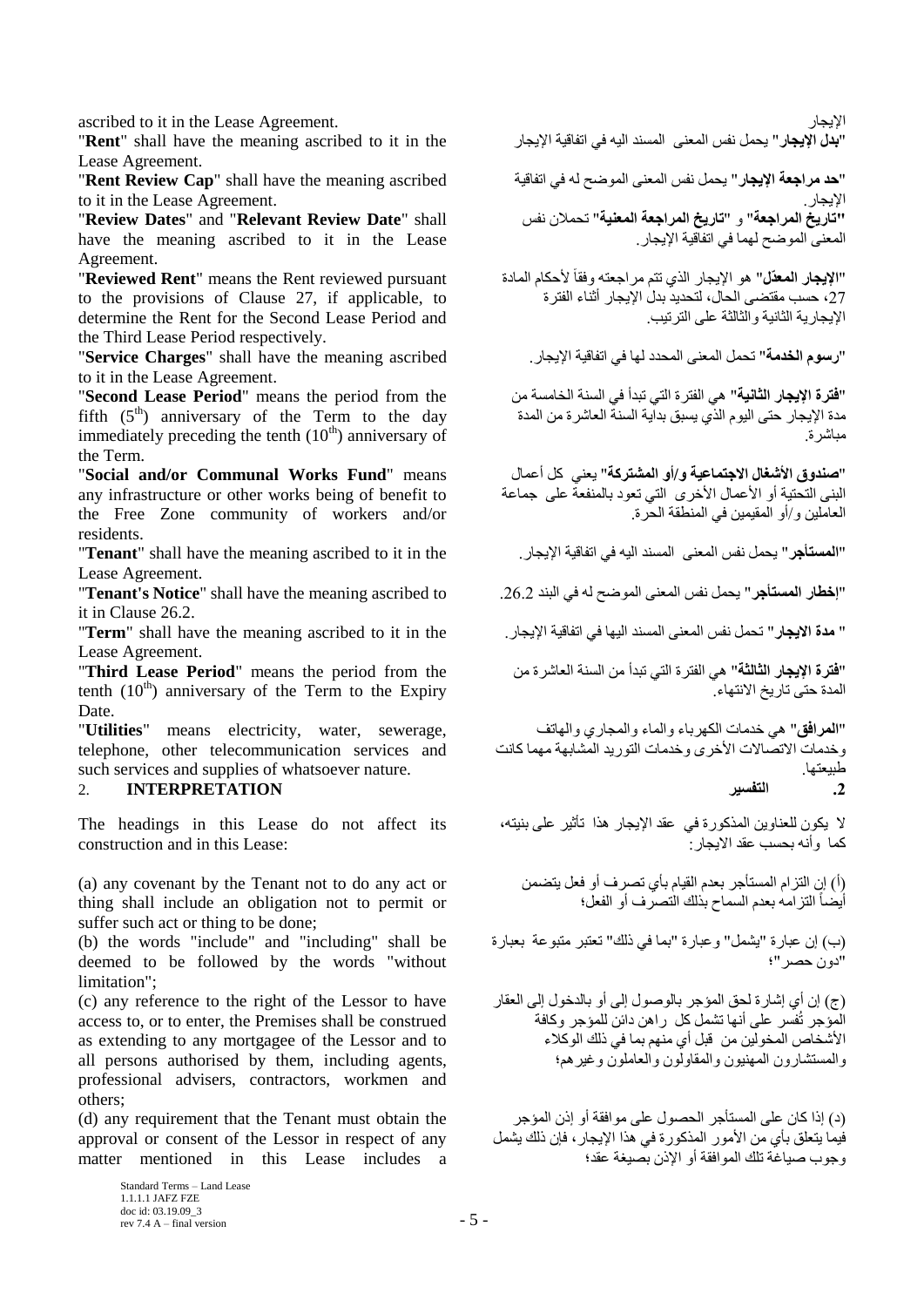requirement that such approval or consent shall be by way of deed;

(e) any references in this Lease to the Lessor include reference to any of its authorised agents to whom it may delegate any of its responsibilities; and

(f) all dates herein shall be construed with reference to and in accordance with the Gregorian Calendar.

## **.3 اَتهاء اإليجاس ويذته TERM AND DEMISE** 3.

3.1 The Term under this Lease shall commence from the Commencement Date and end on the Expiry Date, and shall comprise the Initial Lease Period, the Second Lease Period and the Third Lease Period, subject to earlier termination in accordance with the terms of this Lease. The Tenant irrevocably undertakes, subject to the provisions of this Lease, to renew the Lease for the Second Lease Period and the Third Lease Period.

3.2 In consideration of the Rents, covenants and agreements contained in this Lease which are to be paid and performed by the Tenant, the Lessor leases the Premises to the Tenant from and including the Commencement Date for the Term. The Lessor shall notify the Tenant of the Reviewed Rent for the Second Lease Period and the Third Lease Period by serving a Lessor's Notice on the Tenant prior to the commencement of each such period, in accordance with Clause 27.1.

# <span id="page-5-0"></span>4. **RENTS AND PUBLIC HEALTH LEVY انؼايت انظحت وسسىو اإليجاساث .4**

4.1 The Tenant covenants to pay to the Lessor at all times during the Term, in a manner so that the Lessor shall receive full value in cleared funds, the Rent and the Service Charges (collectively, the "**Rents**").

4.2 The Rents shall be paid in one installment, annually in advance on the anniversary of the Term in every year, at the Lessor's option, either by cheque or to an account notified by the Lessor to the Tenant, the first payment having been made either on the date of this Lease, or the Commencement Date, whichever is the later.

4.3 The Tenant shall pay the Final Payment to the Lessor on the date being the later of the Expiry Date and the date falling five (5) days after notification from the Lessor that any such sum is owing.

4.4 The Tenant covenants to pay to the Lessor the Public Health Levy, in a manner so that the Lessor shall receive full value in cleared funds. The Public

(ه) إن أي إشارة للمؤجر في عقد الإيجار هذا تنطبق أيضاً على أي من وكلائه المخولين من قبله والذين قد يفوضهم بأي من مسؤولياته؛ و (و ) تحتسب كافة التواريخ المذكورة في هذا الإيجار بالاستناد الى التقويم الميلادي.

3.1 تبدأ مدة هذا الإيجار من تاريخ البدء وتنتهي في تاريخ الانتهاء، وتتألف من فتر ة الإيجار الأولية وفّتر ة الإيجار الّثانيّة وفتر ّة الإيجار الثّالثة، و ذلك ما لم يتم انهاء الإيجار ٍ قبل ذلك و فقاً لشر و ط الإيجار يتعهد المستأجر ، بما لا يقبل النقض ووفقاً لأحكام هذا الإيجار ، بتجديد الإيجار لفتر ة الإيجار الثانية وفتر ة الإيجار الثالثة.

3.2 يقوم المؤجر بتأجير العقار للمستأجر للفترة التي تبدأ من وتَشْمل تَارِيخ البدء وذلك مقابل بدل الإيجار والالتزآمات والاتفاق المتضمن في هذا الإيجار . يقوم المؤجر بإخطار المستأجر ببدل الإيجار المعدّل لفترة الإيجار الثانية والثالثة من خلال إرسال إخطار المؤجر إلى المستأجر قبل بداية كل من تلك الفترات وذلك وفقاً لأحكام المادة 27.1.

4.1 يتعهد المستأجر بسداد بدل الإيجار ورسوم الخدمة (ويشار إليهما معاً بلفظ'' ا**لإيجارات'')** في كافة الأوقات أثناء مدة الإيجار وبِحيث يستلم المؤجرِ كامل القيمة من أرصدة خالية من الديون.

4.2 يتْم سداد الإيجار ات من خلال دفعة سنو ية مسبقة في بداية كل سنة لاحقة لتاريخ البدء، بناء على طلب المؤجر ، إما عن طريق شَيكَ أو تحويل إِلَى حساب يحدده المؤجر للمستأجر ، وتكون الدفعة الأولى قد تمت إما في تاريخ هذا الإيجار أو تاريخ البدء، أيهما جاء الؽوبً.

4.3 يقوم المستأجر بسداد الدفعة الذهائية للمؤجر إما في تاريخ الانتهاء أو اليوم الخامس بعد فيام المؤجر بإرسال إخطار باستحقاق تلك الدفعة، أبهما جاء لاحقاً.

4.4 يتعهد المستأجر بسداد رسوم الصحة العامة للمؤجر بحيث يستلم المؤجر كامل القيمة من أرصدة خالية من الديون ¸تكون رسوم بحة العامة مستحقة الدفع سنوياً بموجب دفعات مسبقة من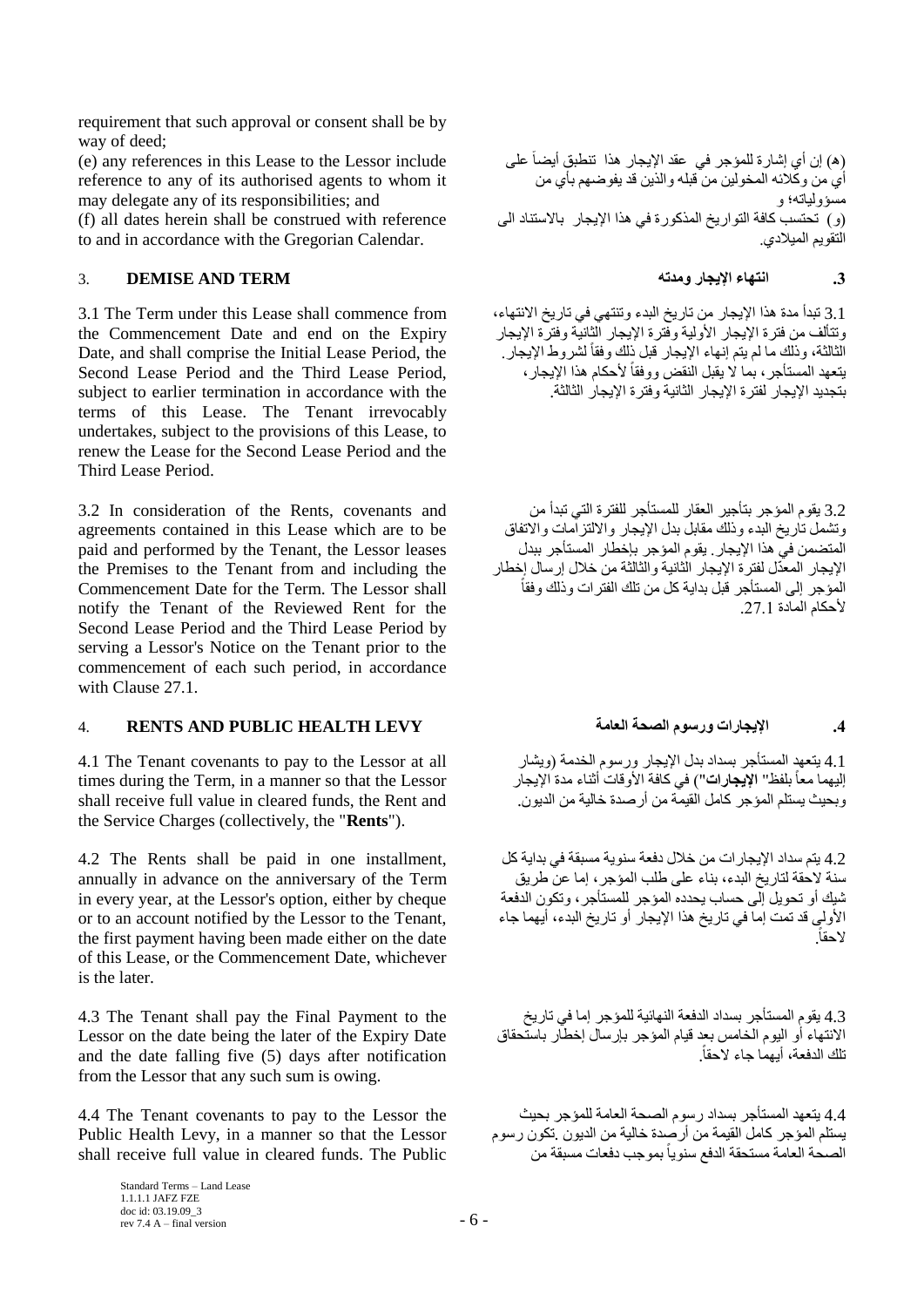المستأجر إما بتاريخ هذا الإيجار أو تاريخ البدء، أيهما جاء لاحقاً. Health Levy shall be payable by the Tenant annually in advance on either the date of this Lease or the Commencement Date, whichever is the later.

4.5 The Tenant shall pay the Rents and the Public Health Levy without any set-off or deduction and free and clear of taxes.

# 5 **انتكانيف اليومية المتعلقة بالدفعات المتأخرة لانتظافة بالدفعات المتأخرة DAILY COSTS ON LATE PAYMENTS**

5.1 The Tenant acknowledges that if it does not pay the Rents or the Public Health Levy when due, the Lessor will necessarily incur costs (excluding any opportunity and funding costs) for everyday that such amounts remain outstanding.

5.2 Without prejudice to any other rights contained in this Lease or otherwise available to the Lessor, if any of the Rents or the Public Health Levy (whether formally demanded or not) or any other sum of money payable to the Lessor by the Tenant under this Lease shall not be paid on the date due and in the manner specified, the Tenant shall pay the Daily Costs from and including the date when payment was due to the date of payment.

5.3 In the event that the total Daily Costs recovered by the Lessor exceed the Lessor's actual costs incurred by reason of late payment of the Rents or the Public Health Levy (excluding any opportunity and funding costs) (the "**Excess**"), the Lessor shall pay the Excess to charity as the Lessor may choose in accordance with the principles of Sharia and/or Social and/or Communal Works Fund.

# **.**6 **انًظاسيف OUTGOINGS** 6.

6.1 The Tenant shall pay all charges for all Utilities consumed in the Premises, including (without limitation) the installation and rent of a separate meter, any connection and hiring charges and perform and observe all present and future regulations and requirements of the utility companies.

6.2 The Tenant shall pay all existing and future local authority charges, taxes, assessments and other outgoings whatsoever which are now or may at any time during the Term be levied or assessed upon, or payable in respect of, the use of the Premises by the Tenant. In the absence of a direct assessment in relation to the Premises, the Tenant shall pay to the Lessor a fair proportion (to be reasonably determined by the Lessor) of any such outgoings.

4.5 يقوم المستأجر بسداد الإيجارات ورسوم الصحة العامة دون مقاصـة أو خصم وبدون احتساب أي ضر ائب.

5.1 يقر المستأجر بأنه في حال عدم سداده لرسوم الصحة العامة عند استحقاقها، فسوف يتحمل المؤجر ، نتيجة لذلك، تكاليفاً عن كل بوم بِتَأْخِرٍ ۖ فِيهِ سِدادٍ تَلْكَ إِلْرٍ سومٍ (بِيدونَ أي تِكاليف لِلْغِرِّ صِ الْغَائِثَة والتمويل)

5.2 دون الانتقاص من أي حقوق أخرى واردة في هذا الإيجار أو أي حقوق أخرى متاحة للمَوْجر ، فإنه في حال عدم سداد أي من الإُيجار ات أو ر سوم الصحة العامة (سواء تمت المطالبة بسدادها رسمياً أم لا) أو أي مبالغ أخرى مستحقة للمؤجر من المستأجر بعو جب هذا الإيجاز. في تار يخ استحقاقها و بالشكل المحدد لسدادها، فسوف يقوم المستأجر بسداد النكاليف اليومية ابتداء من تاريخ استحقاق الدفع حتى تاريخ الدفع.

5.3 في حال زاد مجموع التكاليف اليومية التي حصل عليها المؤجر ۖ عن التكاليف الفعلية التي تحملها المؤجّر نتيجة لتأخر سداد الإيجار ات أو رسوم الصحة العاّمة (بدون أي تكاليف للفرص الفائنة والتمويل") (الفائض("، فسوف يقوم المؤجر بسداد الفائض للجمعية الخيرية التي يختار ها المؤجر وفقاً لمبادئ الشريعة الإسلامية و/أو إلى صندو ق الأشغال الاجتماعية و /أو المشتر كة.

6.1 يقوم المستأجر بسداد كافة رسوم المرافق التي يستهلكها العقار المؤجر بما في ذلك (دون حصر) تركيب واستئجار عدّاد مستقل وأيّ رسوم توصيل وُتعبين وأداء والالتزام بأي أنظّمة أو منطلبات ؽب٤ُخ أٝ َٓزوج٤ِخ ُْوًبد أُواكن.

6.2 يقوم المؤجر بسداد كافة الرسوم والضرائب والتقييمات و غير ها من المصـار بف الحالية و المستقبلية التي تفر ضـها أو تقيّمها السلطة المحلية في أي وقت وطوال مدة الإيجار أو تلك التي تكون مستحقة فيما يتعلق باستخدام المستأجر للعقار المؤجر في عياب تقييم مباشر. يخص العقار ، يقوم المستأجر. بسداد نسبة عادلّة للمؤجر (يقدر ها المؤجر بشكل معقول) من أي من تلك المصاريف.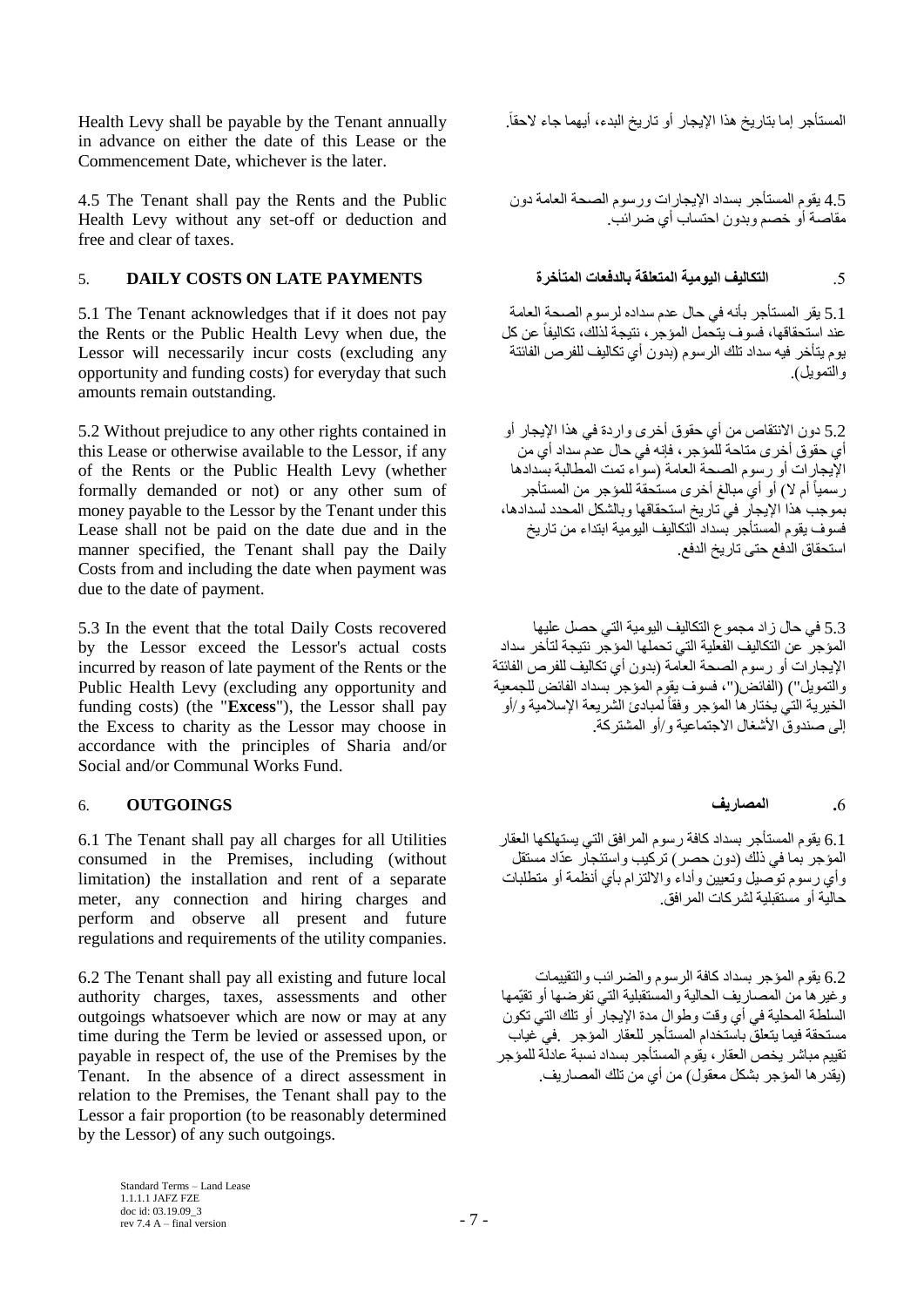6.3 The Tenant is required to liaise with the Lessor in order to acquire a post office box and arrange any required telecommunication connections (telephone, fax, internet connections, etc).

## **.7 اإلطالحاث REPAIRS** 7.

7.1 The Tenant has surveyed and investigated the Premises and accepts the state of repair of the Premises as it is at the date of this Lease and warrants and acknowledges that there are no defects that impair use of the Premises.

7.2 The Tenant shall (i) maintain, clean and keep the Premises in good and substantial repair and condition, (ii) as often as necessary, reinstate, rebuild or renew each and every part of any Improvements and (iii) keep all parts of the Premises which are not built upon in a good and clean condition, adequately surfaced and free from weeds, and any landscaped areas properly cultivated and maintained.

## <span id="page-7-0"></span>8. **YIELD UP انتسهيى .8**

8.1 Immediately prior to the Expiry Date or earlier determination of the Term, the Tenant, at its cost, shall:

- 8.1.1 remove from the Premises all of its belongings, any sign or writing of the Tenant or any Occupier of them and all Tenant's fixtures, fittings, furniture and effects;
- 8.1.2 replace any of the Lessor's fixtures and fittings which should be missing, damaged or destroyed, with new ones of similar kind and quality or (at the option of the Lessor) pay to the Lessor an amount equal to the cost of replacing any of them;
- 8.1.3 unless otherwise required by the Lessor, remove and make good any alterations, additions or Improvements made to the Premises during the Term and reinstate the Premises to the condition in which they were in at the grant of this Lease;
- 8.1.4 yield up the Premises to the Lessor in accordance with the covenants by the Tenant contained in this Lease,

and the Tenant shall make good any actual damage caused as a result of the foregoing, to the Lessor's reasonable satisfaction.

## **.9 االيتثال إلخطاساث انًؤجش S'LESSOR WITH COMPLIANCE** 9.

Standard Terms – Land Lease 1.1.1.1 JAFZ FZE doc id: 03.19.09 3 rev 7.4 A – final version  $-8$  –

6.3 يتعين على المستأجر التنسيق مع المؤجر للحصول على صندوق بريدي وترتيب توصيل أية خدمات للاتصالات (الهاتف، الفاكس، الانترنت، إلخ).

7.1 قام المستأجر بفحص ومعاينة العقار المؤجر وقد قبل بالحالة التي هو عليها في تاريخ الإيجار هذا، وهو يقر ويصرح بعدم وجود عيوب تمنع من استخداّم العقار المؤجر.

7.2 سيقوم المستأجر (1) بصيانة وتنظيف والحفاظ على العقار المؤجر بحالة جيدة، (2) (عادة تركيب أو بناء أو تجديد أي من وكافة أجز اء أي تحسيَنات، كلما لزم ذلك و (3) الحفاظ على كافة أجزاء العقار غير المبنية بحالة جيدة ونظيفة بحيث يتم تسويتها وتنظيفها من الأعشاب الضارة، بالإضافة إلى الحفاظ على جمال وجالة أي مناظر طبيعية ضمن العقار

8.1 مباشرة قبل تاريخ الانتهاء أو حتى قبل ذلك في حال إنهاء المدة مسبقا، يقوِّم المستأجِّر وعلى نفقته الخَّاصنة بما يليِّ:

8.1.1 نزع كافة الممتلكات وكل العلامات أو الكتابات ------<br>الّتي تخصـه أو تخص أي قاطن تابع له إصافة إلى كافة ۖ الثوابت والنَّجهيز ات و الأثاث و المُمتلكات الشَّخصية من العقار المؤجر ؛

8.1.2 استبدال كل الثوابت و التجهيز ات العائدة للمؤجر والتي تضررت أو أتلفت بأخرى من نفس النوعية والجودة أو تسديد قيمة مساوية لكلفة استبدال أي منها (حسب ما يختار ه أَلْمؤجر)؛

8.1.3 ٪ إِزْ اللَّهَ وَ إِصْلاحِ أَثَارٍ أَي تَعْدِيلات أو إضبافات أو تحسينات تم إدخالها على العقّار المؤجّر أثناء مدة الإيجار وإعادة الْعقار إلى الحالة التي كان عليها في بداية هذا الإيجار ، إلا إذا طلب المؤجر خلاف ذلك؛

8.1.4 تسليم العقار للمؤجر وفقاً للالتزرامات التي تعهد بها ً المستأجر في متن الأبجار هذا

وعلى المستأجر إصلاح الأضرار التي حدثت نتيجة لما سبق ذكره أعلاه بالشكل الّذي ير ضبي المؤجر ً على نحو منطقي.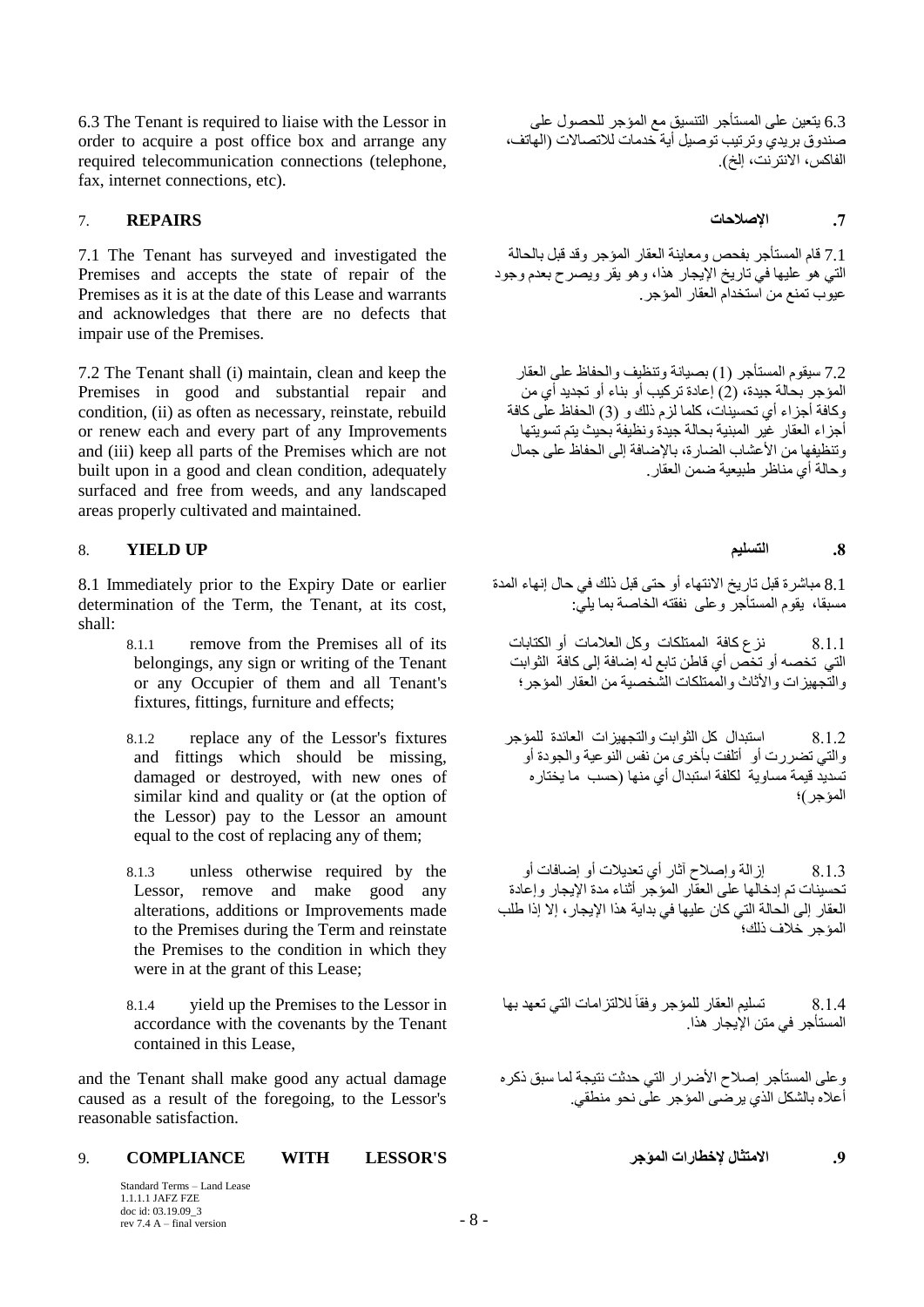## **NOTICES**

9.1 Whenever the Lessor shall give written notice to the Tenant of any defects, wants of repair or breaches of covenant, the Tenant shall, within thirty (30) days of such notice, or sooner if so required by the Lessor, make good such defects or wants of repair and remedy the breach of covenant to the reasonable satisfaction of the Lessor.

9.2 If the Tenant shall fail within fifteen (15) days of such notice, or as soon as reasonably possible in the case of emergency, to commence and then diligently and expeditiously to continue to comply with such notice, the Lessor may enter the Premises and carry out any of the works and all actual costs and expenses incurred as a result shall be recoverable as rent in arrears.

## **.10 انتؼذيالث ALTERATIONS** 10.

10.1 The Tenant shall not make any alterations or additions to the Premises or to any of the Lessor's fixtures or to any of the Conduits in the Premises or alter, cut into or remove any of the principal walls, floors, beams or columns of the Premises without the prior written consent of the Lessor and if granted, on such conditions as the Lessor requires.

10.2 Any Tenant alteration must be undertaken in accordance with the Free Zone Rules.

# **.11 انالفتاث و اإلػالَاث ADVERTISEMENTS AND SIGNS** 11.

11.1 Subject to Clause 11.2 the Tenant shall not display in the windows of the Premises so as to be seen from the exterior, any advertisement, poster, notice, flag, aerial, satellite or other sign or thing whatsoever without the prior written approval of the Lessor.

11.2 The Tenant may display a sign on the Premises showing its corporate or trading name, the size, style, position and materials of which shall be approved in writing by the Lessor.

## 12. **USE OF PREMISES**

12.1.1 not use the Premises or any part of them except for the Permitted Use and shall notify the Lessor immediately if the Tenant ceases to occupy the Premises;

Standard Terms – Land Lease

1.1.1.1 JAFZ FZE doc id: 03.19.09\_3 rev 7.4 A – final version  $-9 -$ 

9.1 في حال قيام المؤجر بإخطار المستأجر خطيا بوجود عيوب أو حاجة للصليحات أو حصول نقض لتعهداته تجاه المؤجر، يجب على المستأجر ، خلال ثلاثين (30) يوماً من تاريخ الإخطار أو خلال مدة أقصر إذا ما طلب الُمؤجر ذلك، إصلاح تلك العيوب واجراء التصليحات واحترام تعهداته بالشكل الذي يرضىي المؤجر على نحو منطقى.

9.2 إذا أخفق المستأجر خلال خمسة عشر (15) يوماً من تاريخ الإخطار، أو في أسرع وقت ممكن في الحالات الطّارئة، في الاُمتثالِ للإخطارِ والَّذِءَ ومن ثم مُتابعة العمل بمضمونه بجد وعلى وجه السرعة، فانه يحق للمؤجر دخول العقار المؤجر وتنفيذ الاَشغال اللازمة على أن يتمّ استرداد كافة التكاليف والنفقات الفعلية التي تكبدها المؤجر جراء ذلك من المستأجر على شكل متأخر ات بدل إيجار [

10.1 لا يحق للمستأجر إدخال تعديلات أو إضـافات على العقار المؤجر أو على أي من الثوابت العائدة للمؤجر أو على أي من القنوات الْموجودة في العقار ، كما لا يحق له تعديل أو قطع أو إزالة أ١ ٖٓ اُغلهإ أٝ األه٤ٙبد أٝ األػٔلح األٍب٤ٍخ ك٢ اُؼوبه الْمَوْجِرِ دونِ الْمَوافَقة الْخطية للمؤجرِ ، وفي حال منح مثل تلك الْمو افقة، بِلنّز م المستأجر ۖ بِالشّر وط الّتي بضعها المؤجر ۖ فبها ٍ

10.2 ان التعديلات التي ينفذها المستأجر يجب أن تر اعي القواعد الموضوعة للمنطقة الحرة.

11.1 تبعاً للفقرة 11.2، لا يحق للمستأجر وضع أي إعلانات أو ملصقات أو لوحات أو أعلام أو هوائيات أو أطباق لاستقبال اشار ات فضائية أو أي لوحات أو أشياء أخرى يمكن رؤيتها من خارج العقار المؤجر مهما كانت دون الحصول على الموافقة الْخطية المسبقة للمؤجر

11.2 يحق للمستأجر وضع لوحة على العقار المؤجر تحمل اسمها النجاري أو شعار ها بعد موّافقة المؤجر خطياً على حجم وشكل و مو قع و محتو يات تلك اللو حة.

12. استخدام العقار المو*ّ*جر

12.1 ٣غت ػ٠ِ أَُزأعو: :shall Tenant The 12.1 12.1.1 ػلّ اٍزقلاّ اُؼوبه أُإعو أٝ أ١ عيء ٚ٘ٓ ئال للاستخدام المسموح به وإخطار المؤجر على الفور في حال توقف الْمستأجر ً عن إشغال العقار المؤجر؛

12.1.2 ػلّ رؾَ٤ٔ أٝ رلو٣ؾ أُوًجبد ئال ك٢ ٘ٓبٛن in except vehicles unload or load not 12.1.2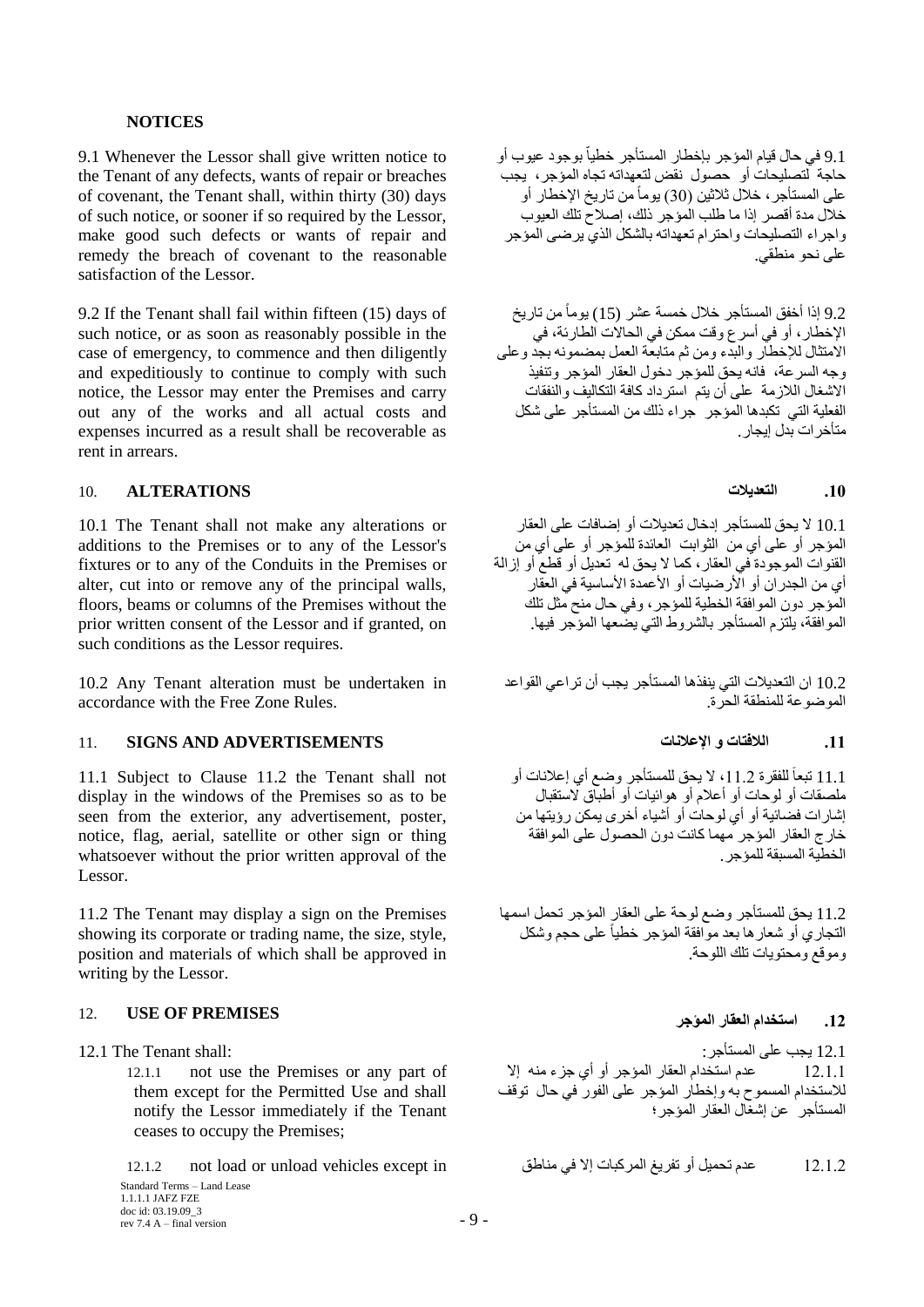اُقلٓخ أٝ أهٕلخ اُزؾَ٤ٔ أُقٖٖخ ُٜنا اُـوٗ؛ provided bays loading or areas servicing the for such purpose;

12.1.3 not cause any obstruction in or around the Free Zone; and

12.1.4 at its expense and to the satisfaction of the Lessor undertake all necessary precautions to ensure that the Premises remain at all times free of rodents, insects, vermin and other animals and disease and shall, if necessary or instructed so to do by the Lessor, employ and pay pest exterminators to treat the Premises.

12.2.1 any purpose which is noisy, offensive, dangerous, illegal, immoral or a nuisance or causes damage or disturbance to the Lessor, or any other tenant or occupant of any Adjoining Property or the Free Zone;

12.2.2 any auction, public or political meeting, public exhibition or public entertainment, show or spectacle or for betting, gambling, gaming or wagering; or as a betting office or as a club; or

12.2.3 أ١ اٍزقلآبد ٤ٌٍ٘خ. .purposes residential any 12.2.3

12.3 The Tenant shall not allow any accumulation of rubbish on the Premises or any areas of the Free Zone and shall ensure refuse from the Premises is removed to locations specified by the Lessor. The Tenant shall ensure that all refuse is sealed in polythene garbage bags before consignment. In the event of default by the Tenant the Lessor will remove such refuse at the Tenant's cost.

12.4 The Tenant shall obtain, maintain and pay for all requisite Licenses throughout the Term.

12.5 The Tenant shall complete the development on the Premises in accordance to the plan and/or design. Such plan and/or design is to be submitted and accepted by the Lessor prior to entering into the Lease Agreement.

12.6 The Tenant shall not in any manner through its use and occupancy of the Premises:

12.6.1 do or bring in or onto the Improvements anything which may place on

12.1.3 كلّ عنه النّسبب بإعاقة الحركة في أو حول المنطقة الحرة؛ و

12.1.4 أخذ كافة الاحتياطات اللاز مة لضمان خلو العقار المؤجر في كافة الأوقات من القوارض والحشرات والهوام وغيرها من الحيوانات والأمراض وذلك على نفقته الخاصة وبالشكل الذي ير ضـي المؤجر ، كما يتعين عليه تعيين ودفع رسوم خدمة مكافحي الْحِشْرِ َّات لَر ش الْعقارِ الْمؤجرِ ۖ في حالِ طلب منه الْمؤجرِ ۖ ذَلِك

12.2 ال ٣ؾن َُِٔزأعو اٍزقلاّ اُؼوبه أُإعو ُألٞٓه اُزب٤ُخ: :for Premises the use not shall Tenant The 12.2 12.2.1 أي غرِ ض يتسبب بالإزْ عاج أو الإهانة أو الخطر أو أي استخداماتٌ غير شرعية أو لا أخلاقيّة أو مؤذية للمؤجر أو أي مستأجر أو قاطن آخر في أي عقار مجاور أو في المنطقة الحرة؛

> 12.2.2 إجراء المزادات أو الاجتماعات العامة أو السياسبة أو المعارض أو سبل ترفيه الجمهور أو إقامة أي عروض أو مناسبات للرهان ولعب القمار أو الميسر أو كمكتب أو نادي للرهان؛ أو

12.3 لا يحق للمستأجر السماح بتر اكم القمامة في العقار المؤجر أو سَ أيّ أماكن أخر ي في المنطقة الحر ة و عليه التأكد من إز الّة المخلّفات منَ العقارِ المأجورِ ونقلها إلى الأماكن المخصصة لها من قبل المؤجر . على المستأجر التأكد من وجود كافة أنواع المخلفات داخل أكياس محكمة من البوليثين قبل التخلص منها في حال تخلف الْمستأجر عن القيام بذلك، سيقوم المؤجر بإز الة تلّك المخلفات على نفقة المستأجر .

12.4على المستأجر الحصول والمحافظة على وسداد قيمة كافة التر اخبص اللاز مة طوال مدة الأبجار .

12.5 على المستأجر استكمال البناء على العقار المؤجر وفقأ للمخطط و/أو التصميم ولا بد من تقديم ذلك المخطط و/أو التصميم للمؤجر للمو افقة عليه قبل ابر ام اتفاقية الإبحار

12.6 لا يحق للمستأجر بأي شكل من الأشكال القيام بأي مما يلي أثناء شغله للعقار المؤجر : .<br>12.6.1 نتفيذ أو إدخال أي شيء على التحسينات قد يؤدي إلى زيادة الْـحمل أو الضغط على التَحسينات إلى حد يفوق ما تم تصميم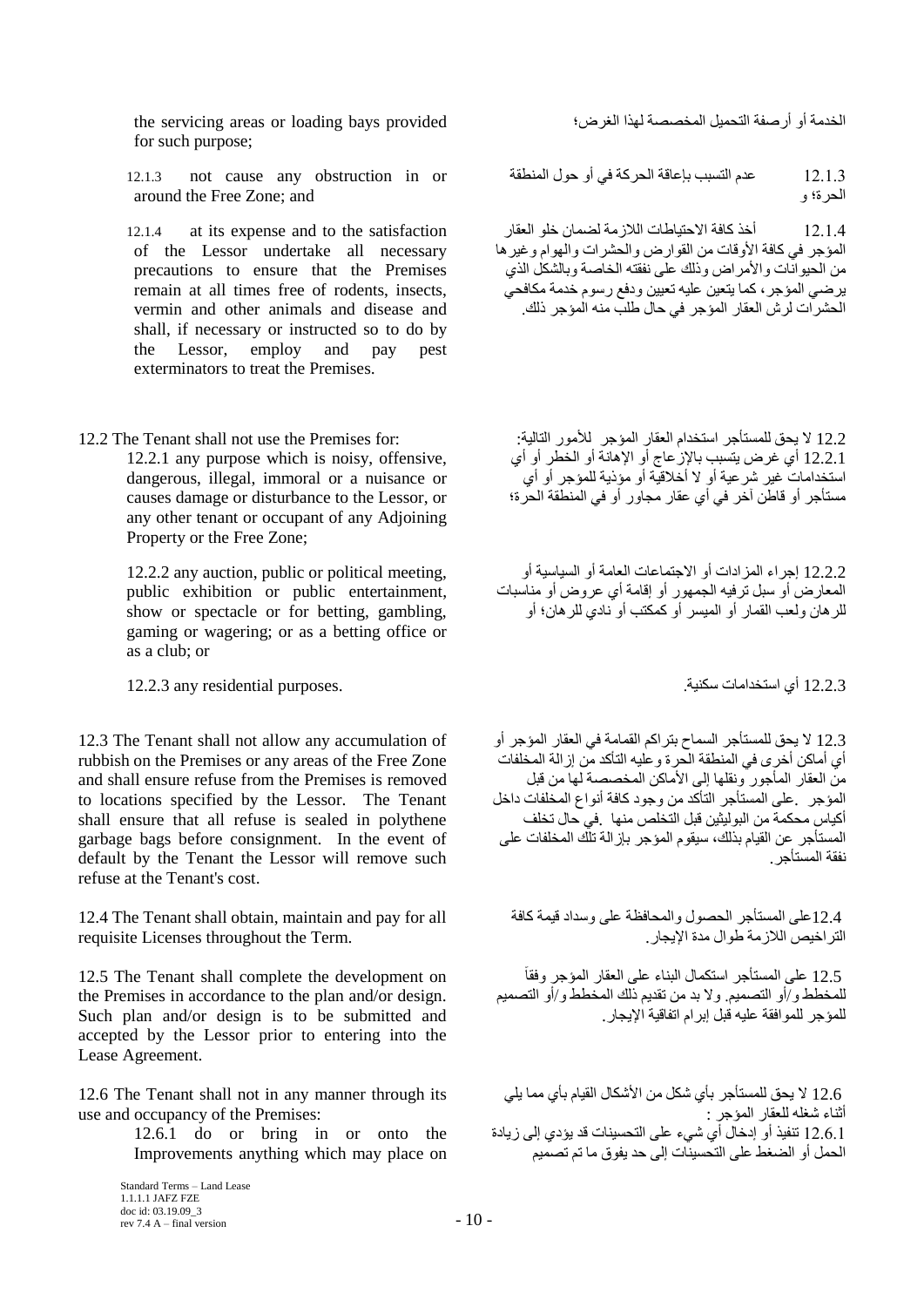اُزؾ٘٤َبد ُزؾِٚٔ ٓغ اُؾلبظ ػ٠ِ ٛبِٓ اَُالٓخ أُطِٞة؛ in strain or weight any Improvements the excess of that for which the Improvements are designed to bear with due margin for safety;

12.6.2 cause the design loads for the Improvements or the systems providing exhaust, heating, cooling, ventilation, electrical, life safety, water, sewer or other utility or safety services to the Improvements (collectively, the "**Systems**") to be exceeded; or

12.6.3 adversely affect the Improvements or the operation of the Systems in the Improvements or cause deterioration or damage to the Improvements or to the Systems.

# **.13 انتُاصل ػهً وجه انؼًىو GENERALLY ALIENATION** 13.

13.1 The Tenant shall not assign, charge, underlet or part with possession or share the occupation of, or permit any person to occupy, the whole or any part of the Premises except as may be expressly permitted by the Lessor (who shall have absolute discretion) and who may impose such conditions as the Lessor deems necessary (in its sole discretion) on granting consent.

13.2 The Lessor may at any time assign all or any part of its rights granted under this Lease (together with any obligations) to any third party.

# **.14 االيتثال نهمىاَيٍ LAWS WITH COMPLIANCE** 14.

14.1 The Tenant shall comply and shall ensure that all its employees and visitors strictly comply with all Laws and the Tenant shall obtain, pay for and maintain throughout the Term, all Licenses and shall execute all works and provide and maintain all arrangements on or in respect of the Premises or its use which are required by any Laws.

14.2 The Tenant shall not permit any contaminants or hazardous substances to be kept on or to be discharged from the Premises and shall not cause contamination or pollution at or under the Premises or anywhere within the Free Zone.

# **.15 أحكاو انتأييٍ PROVISIONS INSURANCE** 15.

15.1 The Tenant shall insure with an insurance company which has been approved by the Lessor in

12.6.2 التسبب في تجاوز الأوزان المصممة للتحسينات أو الأنظمة التي توفر التهوية، التدفئة، التبريد، الكهرباء، السلامة، الماء، المجاري أو أي مرافق للخدمات أو السلامة الأخرى الخاصة بِالتَّحسِينات (و يشار ) إِلَيها مجتمعة بِلفظ" الأنظمة("؛ أو

12.6.3 التأثير على التحسينات أو عمل أنظمة التحسينات بشكل سلبي أو التسبب بتعطل أو تضررر التحسينات أو الأنظمة.

13.1 لا يحق للمستأجر النّنازل أو رهن أو تأجير أو التصرف في ملكية أو مشاركة أو السماح لأي شخص بمشاركة استخدام كامل أو جزء من العقار المؤجر إلاّ بما يُسمح به المؤجر ۖ بصورة صريحة (وللمؤجر بذلك حرية تقدير مطلقة ۖ (وللمؤجر الحق بأن يفرض الشروط التي يراها ضرورية (وله وحده بذلك حرية تقدير) لإعطاء مثل تلك الموافقة.

13.2 يحق للمؤجر في أي وقت النتازل عن كامل أو عن أي جزء من حقوقه الممنوحة بموجب عقد الإيجار هذا (إضافة إلى أي النز امات) لأي طر ف ثالث.

14.1 على المستأجر الامتثال للقوانين والحرص على امتثال كافة موظفيه وز وار ه بها بصر امة، كما يتعين على المستأجر الحصول و الحفاظ على و سداد ر سو م كافة التر اخيص طو ال مدة الإيجار وتنفيذ كافة الأعمال وتوفير والحفاظ على كافة الترتيبات الخاصة بالعقار المؤجر أو المرتبطة به أو باستخدامه وذلك حسبما تقتضيه القو انين.

14.2 لا يحق للمستأجر أن يسمح بحفظ أو بالتخلص من أية مواد ملوثة أو خطيرة في العقار المؤجر، كما لا يحق له أن يتسبب في حدوث تلوث في الْعقار المؤجر أو تحته أو في أي مكان آخر ً في ً الْمنطقة الْحر ة

15.1على المستأجر الحصول على تأمين مع شركة تأمين وافق عليها المؤجر خطياً (بحيث تتم تسمية المؤجر كمستفيد من بوليصة ً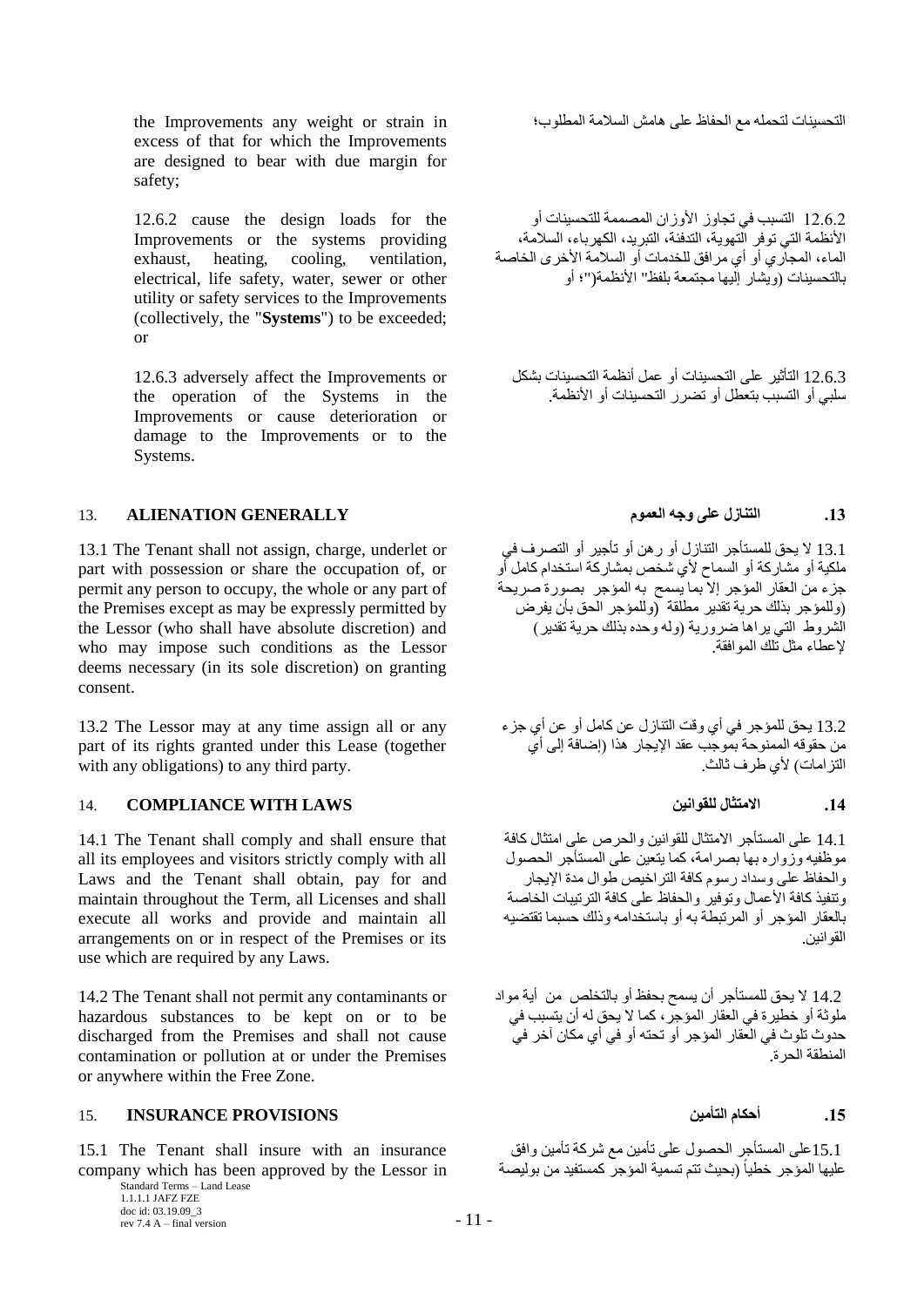writing (such insurance to name the Lessor as a beneficiary), subject to such terms and conditions as may be contained in any policy taken out by the Tenant, which has been approved by the Lessor in writing:

> 15.1.1 any Improvements in their full reinstatement value against loss or damage by the Insured Risks; and

> 15.1.2 property owner's liability and such other insurances as the Lessor may, from time to time, deem necessary for the Tenant to effect in relation to the Improvements.

15.2 At the request of the Lessor, the Tenant shall produce to the Lessor evidence from the insurers of the terms of the insurance policy and the fact that the policy is subsisting and in effect.

15.3 If the Improvements or any part of the Improvements shall be damaged or destroyed by so as to render the Improvements unfit for use and occupation or inaccessible then the Tenant shall lay out the proceeds of such insurance received by the Tenant in respect of such damage, if the damage was occasioned by an Insured Risk, in the reinstatement and rebuilding of the part of the Improvements so damaged or destroyed substantially as it was prior to any such damage or destruction to the Lessor's satisfaction.

15.4 The Tenant shall maintain such insurance as the Lessor requires for the operation of the Tenant's business (including third party liability insurance and environmental liability insurance) with an insurance company which has been approved by the Lessor in writing subject to such terms and conditions as may be contained in any policy taken out by the Tenant, which has been approved by the Lessor in writing.

15.5 If the Common Areas, the Free Zone or any part of it, or the Premises (other than the Improvements) shall be damaged or destroyed so as to render the Premises unfit for use and occupation or inaccessible and the policy of insurance in respect of Insured Risks shall not have been vitiated or payment of any policy monies refused in consequence of some act or default of the Tenant, Occupier, its servants or agents, either:

> 15.5.1 the Rent or a fair proportion of the Rent according to the nature and extent of the damage sustained, shall not be payable until

التأمين)، بناء على الشروط والأحكام التي تتضمنها أي بوليصة تَأمين حصل عليها المستأجر ووافق عليها المؤجر خطّياً، وبخاصة:

15.1.1 نكون قيمة التعويض عن التحسينات هي القيمة الكاملة لاسترجاع تلك التحسينات في حال وقوع خسارة أو ضر ر نتبجة للمخّاطر المؤمّنة؛ و

15.1.2 حماية مالك العقار وغير ها من بنود التأمين التي يري المؤجر ضرورة تفعيلها من وقت لأخر فيما يتعلق بالتحسينات

15.2 يقوم المستأجر ، بناء على طلب المؤجر ، بتقديم إثبات من شركة التأمين لبنود بوليصة التأمين وبأن البوليصة قائمة وسارية المفعول.

15.3 في حال تضرر أو تلف التحسينات أو أي جزء منها بحيث يصبح من الصعب الدخول إلى أو استخدام التحسينات، فعلى المستَأجر استخدام التعويضات التي يحصلُ عليها وفقاً لبوليصة التأمين، إذا كان الْضرر ِ ناتجاً عن أحد الأخطار المؤمنة، من أجل إعادة بناء الجزء الذي تُضرر أو تُلف من التحسينات وإرجاعه إلى الْحالة التي كانّ عليهاً قبل وّقوع الضرر أو التلف بالشكل الذي ير أه المؤجر مقبولاً.

15.4 على المستأجر الحفاظ على التأمين حسب متطلبات المؤجر لاستمر اريّة أعمال الْمستأجر (بما في ذلك التأمين ضد الغير وحد ً الكوارث البيئية) مع شركة تأمين وافق عليها المؤجر خطياً ووفقاً للشروط والأحكام التي تتضمنها أي بوليصة تأمين حصل عليها المستأجر ووافق عليها المؤجر خطّياً.

15.5 في حال تضرر أو تلف المساحات المشتركة أو المنطقة الحرة أو أي جزء منها أو العقار المؤجر (ما عدا التحسينات) بحيث يصبح العقار المؤجر غير قابل للاستخدام أو الإشغال أو كان من الصعّب الوصول إليه، وفي حال عدم خفض قيمة التعويض المستحقة فيما يتعلّق بالأخطّار المؤمّنة أو رفض سداد أي تعويضات بموجب تلك البوليصة بسبب تصرف أو خرقي صدر عن المستأجر أو القاطن أو أي من العاملين لديه أو وكلائه، فإما:

15.5.1 بكون بدل الإيجار أو جزء عادل منه، بحسب طبيعة ومدى الضرر الذي وقع، غير مستحق السداد إلىي أن تصبح الْمساحات الْمَشْتركَة أَو الْمنطَقَة الحرة أو العقار المؤجر (ما عدا

Standard Terms – Land Lease 1.1.1.1 JAFZ FZE doc id: 03.19.09\_3 rev 7.4 A – final version  $-12$  –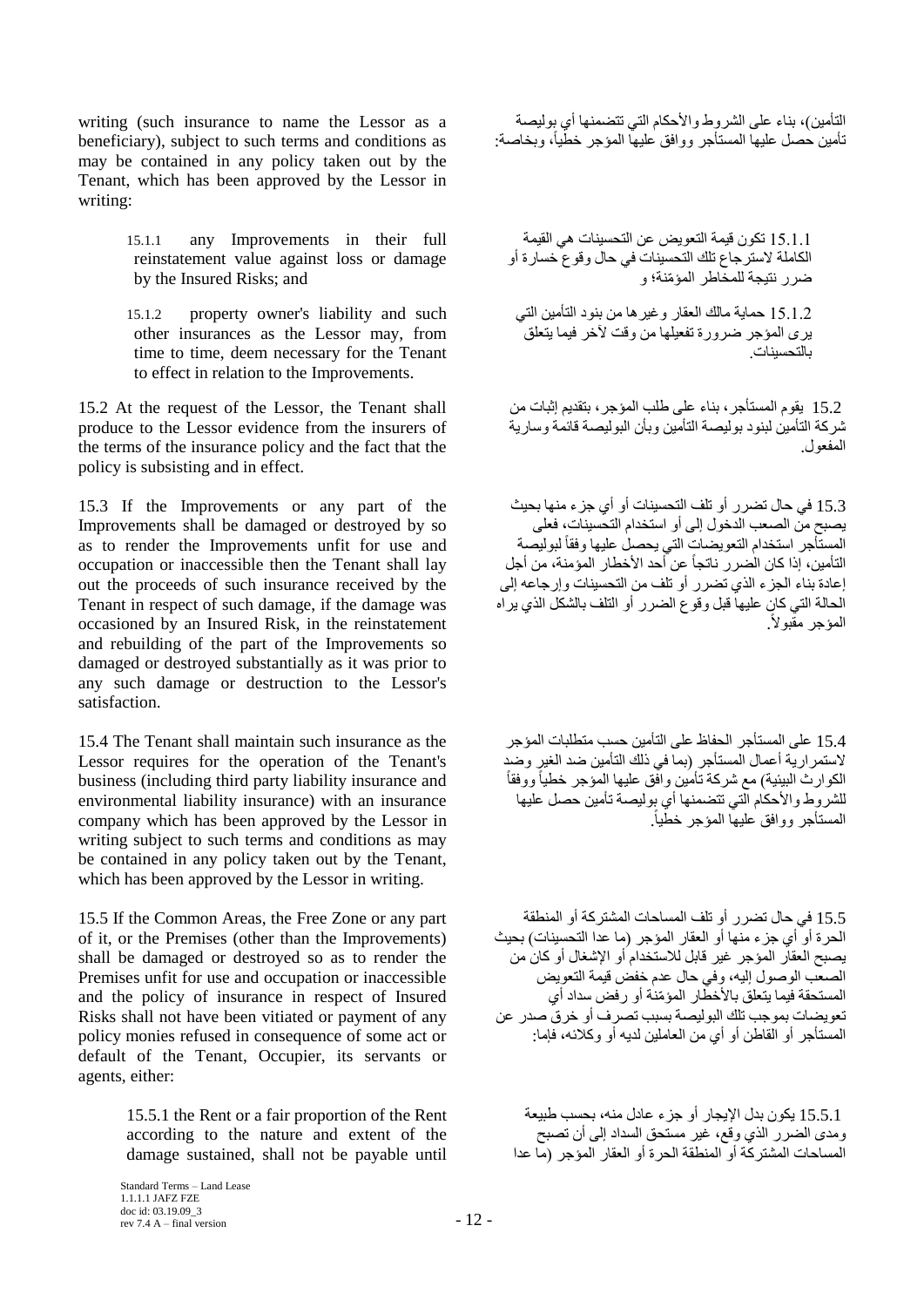the Common Areas, the Free Zone or the Premises (other than the Improvements) or the part damaged or destroyed shall be again rendered fit for use and occupation and accessible; or

15.5.2 if in the reasonable opinion of the Lessor, reinstatement of the Common Areas or the Free Zone would be (a) impractical or impossible for physical or legislative reasons or (b) economically unsound, then the Lessor may determine this Lease by giving to the Tenant not less than one (1) month's written notice and in that event the Lessor shall be entitled to retain the whole of the insurance policy monies.

15.6 The Tenant shall not do, or omit to do anything which could cause any policy of insurance covering the Improvements or in respect of the insurance taken out by the Lessor covering any area within the Free Zone to become wholly or partly void or voidable or anything whereby any abnormal premium may become payable in respect of the policy, unless the Tenant has previously notified the Lessor and agreed to pay the increased premium in respect of the insurance taken out by the Lessor covering any area within the Free Zone and the Tenant shall pay to the Lessor on written demand all expenses incurred by the Lessor in renewing any such policy.

# **.16 سسىو انخذيت CHARGES SERVICE** 16.

Subject to the Tenant paying the Service Charges, the Lessor shall keep the Common Areas and other areas of the Free Zone in good repair and condition (fair wear and tear excepted).

# **.17 إخفاق انًستأجش TENANT OF DEFAULT** 17.

17.1 Without prejudice to any other right contained in this Lease or otherwise available to the Lessor, on or at any time after the happening of any of the events mentioned in Clause 17.2, the Lessor may re-enter the Premises or any part of them and the Term shall then end, but without prejudice to any claim which the Lessor may have against the Tenant or any Guarantor for any previous breach of covenant or sum previously accrued due.

 17.2 األؽلاس أُْبه ئٜ٤ُب ك٢ اُلووح 17.1 ٢ٛ ًبُزب:٢ُ the are 17.1 Clause in to referred events The 17.2 following:

Standard Terms – Land Lease 1.1.1.1 JAFZ FZE doc id: 03.19.09\_3 rev 7.4 A – final version  $-13$  – التحسينات) أو الجزء الذي تضرر أو تلف منها قابلاً للاستخدام أو الإشغال أو يصبح بالإمكان الوصول إليه مر ة أخر ي؛ أه

15.5.2 إذا رٍ أي المؤجرِ ، ضمن حدود المعقول، أن إعادة الْمساحات المؤجرة أو الْمنطقة الحرة إلى حالتها الأصلية (أ) غير عملـى أو مستحيل لأسباب مادية أو قانونية، أو (ب) غير ذي جدوى اقتصادية، يجوز للمؤجر عندها إنهاء هذا الإيجار من خلال إرسال إخطار خطي مسبق للمستأجر لا تقل مدته عن شهر ، وفي تلك الْحالة، يكون للمؤجر الحق في الاحتفاظ بكامل التعويضات ..<br>المستحقة بموجب بو ليصبة التأمين

15.6 لا يحق للمستأجر فعل أو النجاوز عن أو القيام بأي شيء قد يتسبب بابطال كامل أو أي جزءٍ من بوليصة تأمين حصلٌ عليها يسبب بهبت – – ب ب ب ب ب ب ب ب .<br>المؤجر لتغطية التحسينات أو أي مساحة داخل المنطقة الحرة، أو أي شيء قد يتسبب في فرض قسط تأمين غير اعتيادي فيما يتعلق بتلك البوليصـة، إلا إذاً كان المستأجر قد أخطر المؤجر مسبقاً ووافق على سداد قسط التأمين المرتفع فيما يتعلق ببوليصة التأمين التي حصل عليها المؤجر لتغطية أي مساحة داخل المنطقة الحرة، ويكون على المستأجر سداد كافّة المصاريف التي تحملها المؤجر لتجديد تلك اليو ليصبة بمجر د استلام طلب خطي بالسداد من المؤجر .

تبعاً لقيام المستأجر بسداد رسوم الخدمة، يقوم المؤجر بالحفاظ على ً الْمساحات المشتر كة و غير ها من المساحات داخل المنطقة الحر ة بحالة جيدة (مع القبول بالتلف والبلي المعتاد)

17.1 يحق للمؤجر ، دون الانتقاص من أي حقوق أخرى متضمنة في هذا الإيجار أو أي حقوق أخرى متاحة للمؤجر ، أو في حال وقَوع أي من الأحداث المنصوص عليها في الفقرة 17.2، دخول العقاّر المُؤجر أو أي جزء منه وتعتبر مدة الإيجار قد انتهت في حينه، ودون الانتقاص أيضاً من أي مطالب قد تكون لدى المؤجر مية • و-ون العسس عليه على بن الله بخصوص أي خرب على .<br>في مواجهة المستأجر أو أي كفيل له بخصوص أي خروقات أو مبالغ مستحقة سابقاً من المستأجر

17.2.1 ئما ثو٤ذ اإل٣غبهاد أٝ أ١ عيء ٜ٘ٓب ؿ٤و ٓلكٞػخ ُٔلح be shall them of part any or Rents the if 17.2.1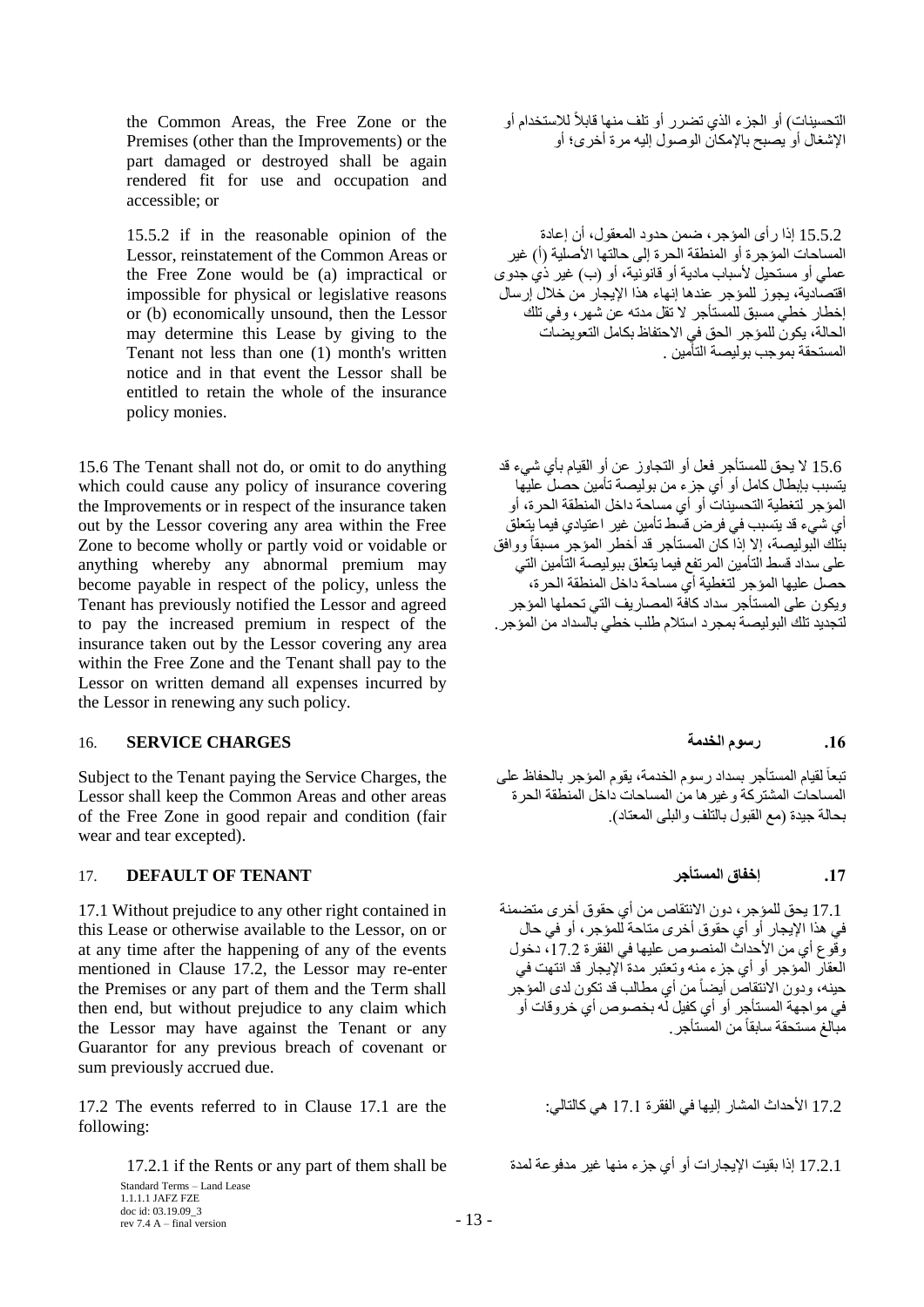unpaid for thirty (30) days after becoming payable (whether formally demanded or not); or

17.2.2 if any of the covenants by the Tenant contained in this Lease shall not be performed and observed; or

17.2.3 if the Tenant, for the time being, and/or the Guarantor (if any) (being a body corporate or a partnership) enters into liquidation (whether compulsory or voluntary) or takes any steps to wind itself up or if an individual, becomes bankrupt or makes an arrangement or composition with his creditors.

17.3 If the Lessor terminates this Lease, then all sums paid by the Tenant to the Lessor shall be forfeited and the Lessor (or its authorised agent) shall have the lawful right and entitlement to enter the Premises and repossess the Premises and take possession of all property therein and to let the Premises to others. The Lessor has no right to dispose and/or sell off the property found in the Premises (which belongs to the Tenant) and take the proceeds for itself unless the Tenant owes the Lessor any money, rental, damages or compensation which is due but not paid, then the Lessor may only deduct such amount which corresponds its rights and the Tenant's liability and the balance must be returned to the Tenant.

## **.18 انتًتغ انهاديء ENJOYMENT QUIET** 18.

The Lessor covenants with the Tenant that the Tenant, paying the Rents and performing and observing the covenants on the part of the Tenant contained in this Lease, shall and may peaceably hold and enjoy the Premises during the Term without any interruption by the Lessor or any person lawfully claiming through or under it.

## 19. **EXCLUSION OF IMPLIED COVENANTS BY LESSOR**

Any covenants on the part of the Lessor which would otherwise be implied by Law are hereby expressly excluded to the extent that the Law allows.

# **.20 انتؼىيض INDEMNITY** 20.

Within fourteen (14) days of written demand, the Tenant shall keep the Lessor fully indemnified from and against all actions, proceedings, claims, demands, actual losses, actual costs, actual expenses,

> Standard Terms – Land Lease 1.1.1.1 JAFZ FZE doc id: 03.19.09\_3 rev 7.4 A – final version  $-14$  –

نْلاثين (30) يوماً من استحقاقها (سواء تمت المطالبة بدفعها رسمياً أم لا)؛ أو

17.2.2 إذا لم يتم تنفيذ أو الالتزام بأي من التزامات المؤجر المنصوص عليها في هذا الإبجار ؛ أو

17.2.3 إذا دخل المستأجر و/أو الكفيل (إن وجد) (في حال كونه كياناً مؤسسياً أو شراكة) في تصفية (سواء إلزامية أو طوعية) أو ً قام بأي خطوات لحل نفسه، أو في حال أصبح الفرد مفلساً أو قام باتـٰخاذ ّتدابير أو دخل في انفاقات مع دائنيه.

17.3 إذا ما قام المؤجر بإنهاء هذا الإيجار ، لا يعود للمستأجر حق في أي دفعات مسددة من قبله للمؤجر ، ويكون للمؤجر ﴿أو وكيله المَخول) حق دخول العقار المؤجر وحيازة كافة الممتلكات الموجودة بداخله وتأجير ه للغير . لا يحق للمؤجر التخلص من و/أو بيع الممتلكات التي يعثر عليها داخل العقار المؤجر (والتي تعود ً للمستأجر ) وأخذ عوائد ذلك البيع لنفسه إلا إذا كان المُستأجّر مديناً للمؤجرِ بِأية مبالغ أو ببدل إيجارٍ أو ۖ بتعويضعن عطل أو ضرر مستحق ولم يتم سداده، وعندها يحق للمؤجر \_ حسم فيمة ذلك المبلغ المساوي لحقوقه فقط ويتم إرجاع الفائض للمستأجر .

يتعهد المؤجر للمستأجر أنه حال سداد المستأجر لبدل الإيجار و تنفيذه و التز امه بكافة التز اماته المنصوص عليها في هذا الإبجار ، فسوف يكون للمستأجر حق التمتع الهادئ بالعقار المؤجر طوال فترة الإيجار دون أي تدخل من الْمؤجر أو أي شخص آخر يطالب بأي مطالب قانو نية من خلال أو بتو جيهات من المؤ جر

# **.19 إػفاء يٍ االنتضاياث انضًُيت انًفشوضت يٍ لبم**  ا**لمؤجر**

كل التعهدات التي ينص عليها القانون ضمناً على عاتق المؤجر تعتبر مستثناة هنا ۖ بالقدر الذي الذي يسمح به القانون.

يتعين على المستأجر ، وخلال أربعة عشر (14) يومأ من استلام طلب خطي، حماية وتعويض المؤجر من وضد كافة الدعاوي والإجر اءات القانونية و المطالب و الخسائر ۖ والتكاليف و المصـار يف و الأضر ار و المسؤوليات الفعلية ("ا**لتكاليف**") الناشئة بأي شكل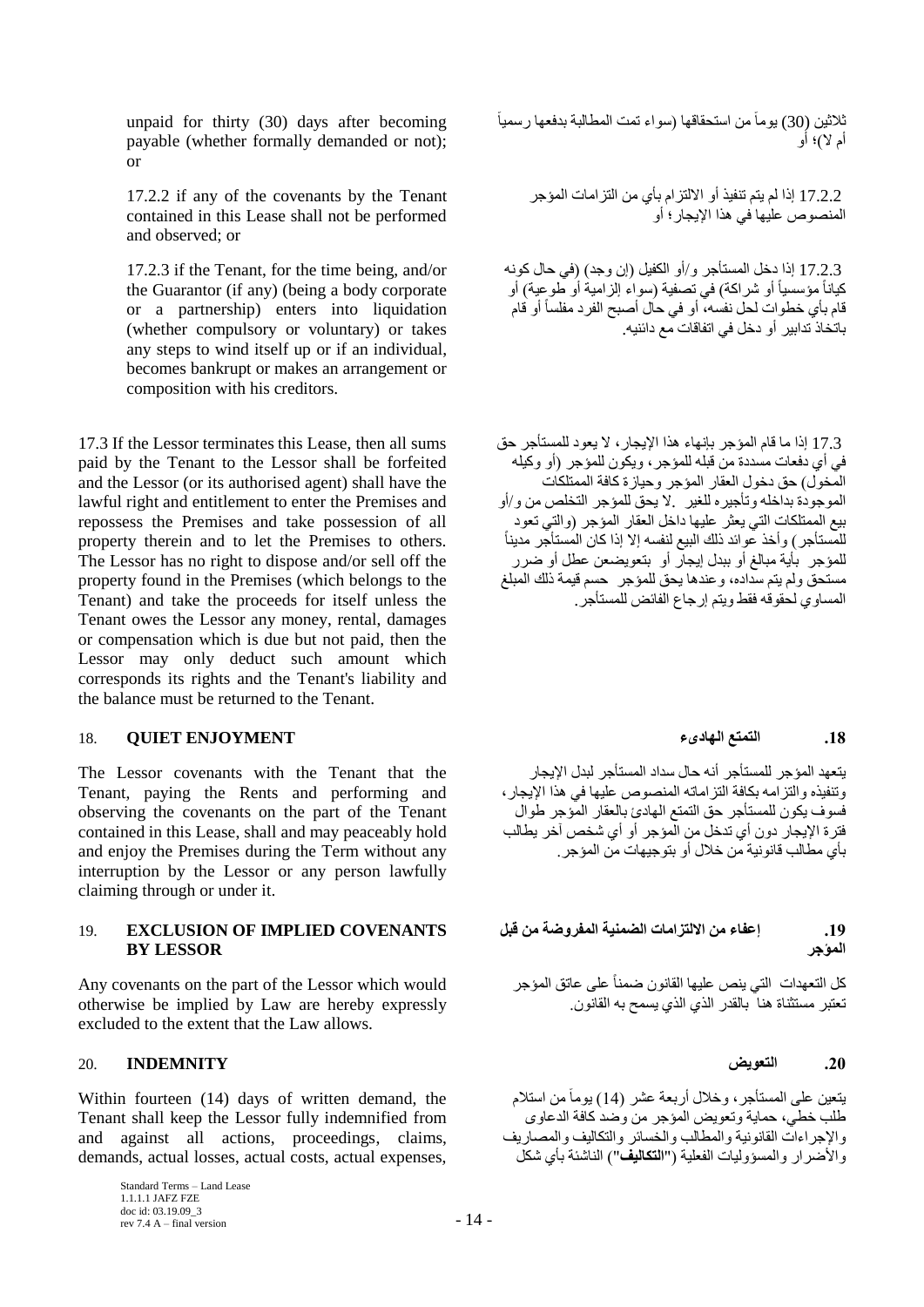ٓجبّو أٝ ؿ٤و ٓجبّو ػٖ ًَ :ٖٓ any in arising") **Costs** ("liability and damages actual way directly or indirectly out of:

- 20.1.1 any act, omission, neglect or default of the Tenant or any persons in the Premises expressly or impliedly with the Tenant's authority; or
- 20.1.2 any breach of any covenant by the Tenant contained in this Lease; or
- 20.1.3 the Tenant's failure to obtain any requisite consent, permit or Licence, or in failing to comply with the Laws; or
- 20.1.4 any accident, loss or damage to person or property in or on the Premises; or
- 20.1.5 contemplation of, the preparation and service of all notices and schedules relating to any wants of repair, whether served during or after the expiration of the Term; or
- 20.1.6 any breach of the Laws for which the Lessor incurs any Costs, the operation of the Deposit (if applicable) the recovery or attempted recovery of arrears of Rents or other sums due from the Tenant, or in procuring the remedying of the breach of any covenant by the Tenant; or
- 20.1.7 any application for consent required by this Lease (including management fees) whether or not it is granted or in responding to any request made by the Tenant; or
- 20.1.8 any liability of the Lessor to third parties by reason of breach by the Tenant of its obligations in this Lease; or
- 20.1.9 the early termination of this Lease due to default by the Tenant.

# **.21 اإللشاساث REPRESENTATION** 21.

21.1 The Tenant represents, warrants and acknowledges that this Lease has not been entered into in reliance, wholly or partly, on any statement or representation made by, or on behalf of, the Lessor, except any such statement or representation that is expressly set out in this Lease.

21.2 ٣وو ًَ ٖٓ األٛواف ٣ٝإًل ٓب :٢ِ٣ :that confirm and acknowledge Parties The 21.2

21.2.1 رُمَ استيفاء كافة الإجراءات الداخلية الخاصة بكل من الله عليه من 21.2.1 the relevant internal procedures

Standard Terms – Land Lease 1.1.1.1 JAFZ FZE doc id: 03.19.09\_3 rev 7.4 A – final version  $-15$  –

20.1.1 أي تصرف أو إغفال أو إهمال أو تخلف يصدر عن أَُزأعو أٝ ػٖ أّقبٓ ك٢ اُؼوبه أُإعو رٖوكٞا ٕواؽخ أٝ ضمناً بتخويل من المستأجر ؛ أو ً

20.1.2 أي نقض لأي من تعهدات المستأجر المنصوص عليها في عقد الإيجار هذا؛ أو

20.1.3 إخفاق المستأجر في الحصول على موافقة أو إذن أو تر خيص ما مطلوب، أو الإخفاق ّفي النقيد بالقوانين؛ أو

20.1.4 أي حادث أو خسارة أو ضرر يصيب الأشخاص أو اً ابن سبب كتاب.<br>الممتلكات في أو علي العقار المؤجر ؛ أو

20.1.5 تحضير وإعداد وتسليم كافة الإخطارات والجداول المتعلقة بأي حاجة للتصليح سواء تم تسليمها أثناء أو بعد انتهاء مدة الإبجار ؛ أو

20.1.6 أي خرق للقوانين ينتج عنها تحمُّل المؤجر لأي تكاليف، أو استخدام مبلغ التأمين (حسب مقتضى الحال) لاستر داد أو محاولةً استر داد متأخر ات الإيجار أو مبالغ أخر ى مستحقة من س<br>المستأجر ، أو من أجل معالجة أي خر ق لأي النز ام من النز امات أأُمستأُجر ؛ أو

20.1.7 أي طلب للحصول على موافقة يستوجبه عقد الإيجار هذا (بما في ذلك رسوم الإدارة) سواء تم أو لم يتم الحصول على تلك اُلمو افقة، أو من أجل الاستجابة لأي من طلبات المستأجر ؛ أو

20.1.8 أي التزام يتحمله المؤجر تجاه طرف ثالث بسبب نقض المستأجر ً لالتز اماته المنصوص عليها في عقد الإيجار هذا؛ أٝ

20.1.9 الإنهاء المبكر لعقد الإيجار هذا بسبب أي تخلّف من قبل المستأجر

21.1 يقر المستأجر ويتعهد ويصرح بأنه لم يقم بإبرام هذا الإيجار ا عباسة من الله عنه الله عنها في الله من المسلمان.<br>اعتماداً على أي تصريحات أو إفادات صدرت من قبل أو نيابة عن المؤجرِ ، سواء بشكل كلى أو جزئي، ما عدا التصريحات أو الإفادات التي ورد ذكر ها صر احة في هذا الإيجار .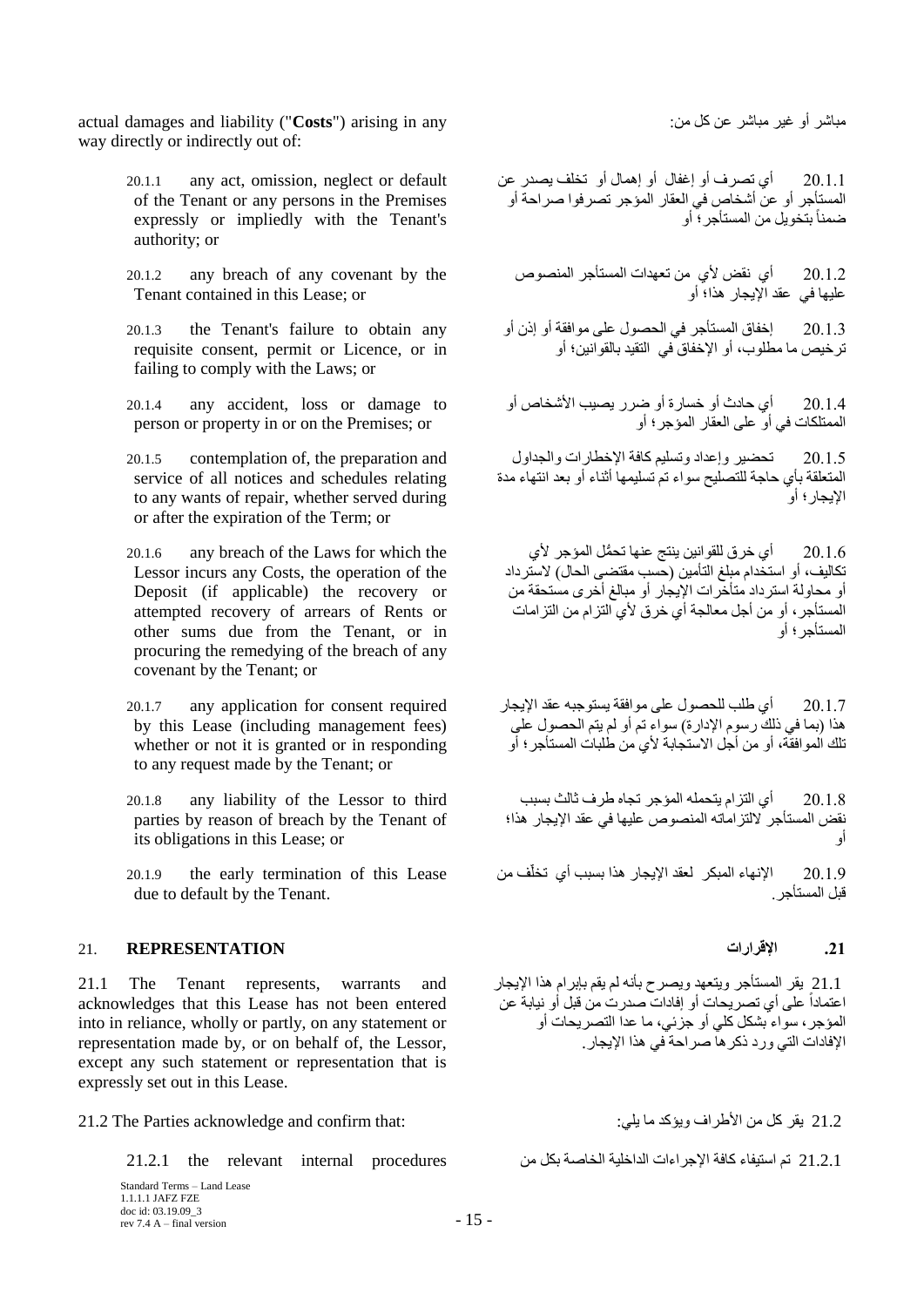applicable to it entering into this Lease have been satisfied and the Parties have the capacity and power to enter into this Lease.

21.2.2 there has been no bad faith, fraud, coercion, duress or undue influence on the part of any of the Parties, their respective directors, employees, agents and advisers in entering into this Lease.

## **.22 إػالو انجهاث انحكىييت GOVERNMENT TO REPORTING** 22. **RELATED ENTITIES**

From time to time, the Lessor is required to provide information relating to leases and tenants of the Free Zone to Government Related Entities for the purposes of statistical analysis. The Tenant hereby consents to any information from this Lease being made available to any Government Related Entity for the purposes of statistical analysis or any ancillary purpose.

# **.23 اإلخطاساث NOTICES** 23.

23.1 Notices, statements and other communications to be given under the terms of this Lease shall be in English, in writing and delivered (i) by hand against receipt, (ii) by certified or registered mail, postage prepaid, return receipt requested, (iii) by reputable overnight international courier service with package tracking capability, or (iv) to the Tenant only, by email with delivery receipt, addressed to the Parties as follows:

- 23.1.1 the Tenant's postal address or e-mail address, as appropriate, as given on the Lease Agreement;
- 23.1.2 the Guarantor's postal address or email address, as appropriate, as given on the Lease Agreement;
- 23.1.3 Jebel Ali Free Zone FZE, P.O. Box 16888, Dubai, United Arab Emirates,

or at such other address as is from time to time designated by the Party receiving the notice.

23.2 Any notice that is delivered by mail or reputable overnight international courier service shall be deemed received when delivery is received or refused, as the case may be. Additionally, notices may be given by facsimile transmission, provided

الأطراف للدخول في هذا الإيجار وبأن لكل من الأطراف الأهلية و الصلاحية للدخو ل في هذا الإيجار .

21.2.2 لم تكن هناك سوء نية أو احتيال أو ضغط أو تأثير غير مطلوب ماريسه أي من الأطراف، أو أي من مديريهم أو موظفيهم أو وكلاءهم أو مستشار بهم من أجل الدُّخول في هذا الإبجار

يتعين على المؤجر ، من وقت لآخر ، تقديم معلومات تتعلق بالإيجارِ ات وبالمستأجرِ بن في المنطقة الحرة إلى جهات حكومية لأغر اض التحليل الإحصائي. يوافق المستأجر بموجب على تقديم أية معلومات واردة في عقد الإيجار هذا إلى أية جهة حكومية لأغر اضّ التحلّيلُ الإحصائي أو ۗ أيّة أغر اض أخر ي متعلقة به

23.1 يتم إرسال كافة الإخطارات والبيانات والمراسلات الأخرى الْمنصوص عليها في هذا الإيجار كتابة باللغة الإنجليزية وتسليمها إما (1) باليد مع وصلٍ بالاستلام أو (2) بواسطة البريد المسجل، المدفُوعة تكلفته مسبقاً مع طلب العلم بالوصول أو (3) بواسطة شركة دولية معروفة للبريد السريع مع توفر خاصية تُتبع الرسالة أو سرت -ترتيب مرر.<br>(4) المستأجر فقط من خلال البريد الإلكترونسي مع طلب تأكيد الُوصول، وذلك على عناوين الأطر اف و هي كَالتآلي:

ً 23.1.1 اُؼٞ٘إ اُجو٣ل١ أٝ اُجو٣ل اإلٌُزو٢ٗٝ َُِٔزأعو، ٝكوب لما هو ملائم، كما هو مذكور ْفي اتفاقية الإيجارِ ؛

23.1.2 العنوان البريدي أو البريد الإلكتروني للكفيل، وفقأ لما ً هو ملائم، كما هو مذكور في اتفاقية الإيجار ؛

23.1.3 المنطقة الحرة لجبل علي (م.م.ح.)، ص.ب. رقم 16888، دبي، الإمار ات العربية المتحدة.

أو على أي عنوان آخر يحدده الأطراف المعنيون من وقت لأخر لاستلام الإخطار ات.

23.2 يعتبر أي إخطار أرسل بواسطة البريد أو شركة دولية معروفة للبريد اَلسريع مستلماً عندما يتم تأكيد أو رفض الاستلام، حسب مقتضى الحال ۖ كما بمكن إر سال الإخطار ات بو اسطة الْفاكس، بشر طِّ تسليم نسخة أصلية من ذلك الإخطار إلى المر سل إليه بواسطة شركة دولية معروفة للبريد السريع خلال فترة لا تزيد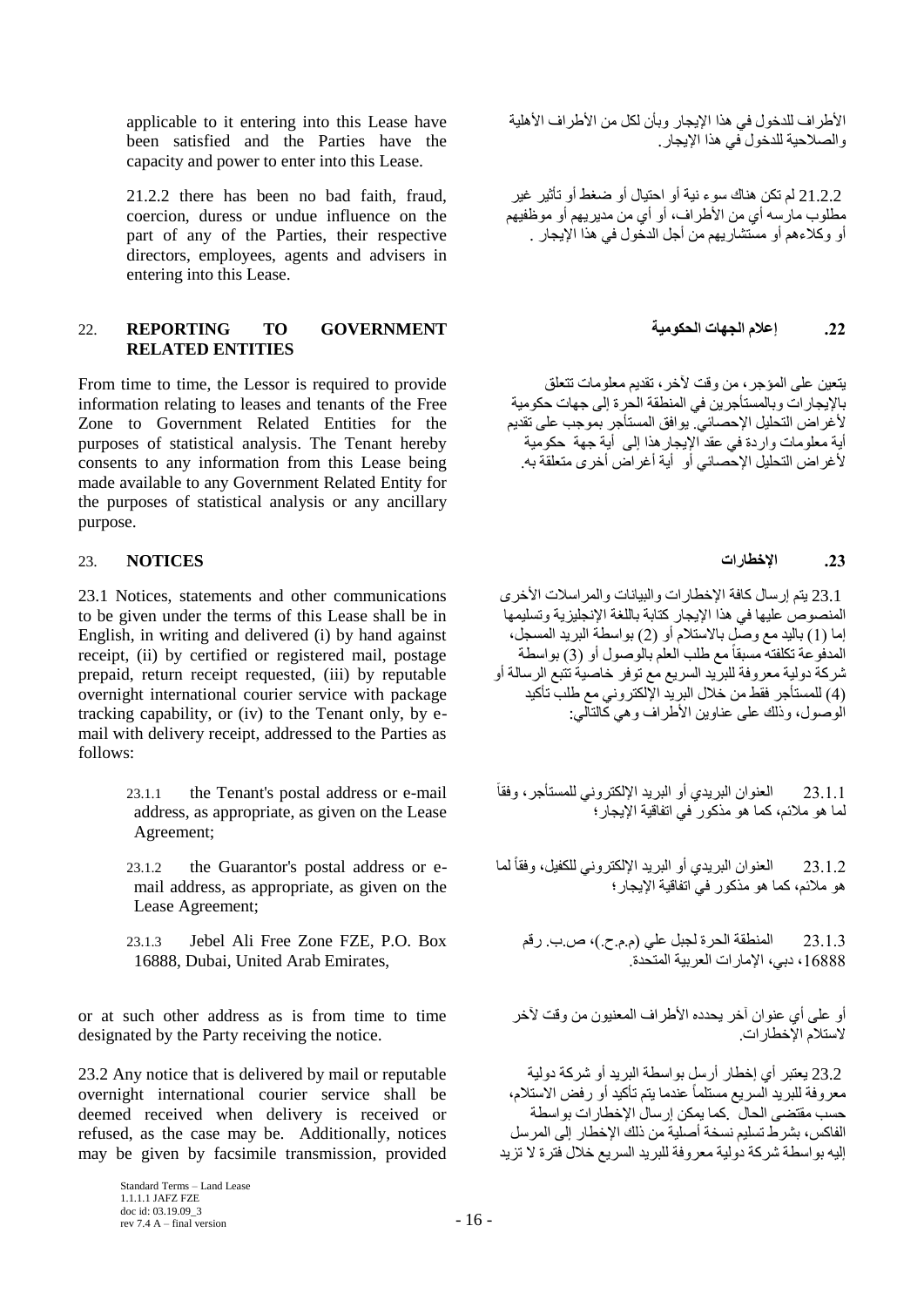that an original copy of such transmission shall be delivered to the addressee by reputable overnight international courier service by no later than the third day following such transmission. Facsimiles and emails shall be deemed delivered (i) on the date of such transmission if sent during the receiving Party's normal business hours or (ii) on the next succeeding day on which the receiving Party is normally open for business if not sent during the receiving Party's normal business hours.

# 24. **GUARANTOR'S COVENANTS انكفيم تؼهذاث .24**

In consideration of this Lease having been granted at its request, the Guarantor covenants and confirms in the terms contained in SCHEDULE 3.

## **.25 بطالٌ بؼض األحكاو CERTAIN OF INVALIDITY** 25. **PROVISIONS**

If any term of this Lease or the application of such term to any person or circumstances shall to any extent be invalid or unenforceable, the same shall be severable and the remainder of this Lease or the application of such term to persons or circumstances other than those as to which it is held invalid or unenforceable shall not be affected by such invalidity or unenforceability and each term and provision of this Lease shall be valid and be enforced to the fullest extent permitted by Law.

Where the Parties have agreed that a Deposit will be paid by the Tenant (by completing part 1.10 of the Lease Agreement, the Parties shall comply with the term of SCHEDULE 4 in relation to drawing on and replenishment of the Deposit.

# <span id="page-16-0"></span>**REVIEW RENT** 27. **.27 يشاجؼت اإليجاس**

27.1 If the Rent for the whole Term has not been determined on or before the date of this Lease, the Reviewed Rent shall be determined by the Lessor as at the Relevant Review Date and shall be advised to the Tenant by serving a Lessor's Notice prior to the commencement of the Second Lease Period and the Third Lease Period, as applicable, provided that any increase in the Reviewed Rent compared as a percentage to the Rent for the previous Lease Period shall not exceed the Rent Review Cap.

27.2 If the amount of the Reviewed Rent has not

Standard Terms – Land Lease 1.1.1.1 JAFZ FZE doc id: 03.19.09\_3 rev 7.4 A – final version  $-17$  –

عن ثلاثة أيام من تاريخ الإرسال بالفاكس بتعتبر الرسائل المرسلة عبر الفاكس أو البريد الإلكتروني مستلمة في (1) تاريخ الإرسال إذا تم إرسالها أثناء ساعات العملّ الاعتيادية للطرف المّرسل إليه أو (2) يوم العمل التالي للطرف المرسل إليه في حال كان الإرسال حَصْل خَارِ ج أو قاتٌ عمل الطر ف المر سل الله الاعتبادية.

نظر اً لإبر ام هذا الإيجار بناء على طلب الكفيل، فإن الكفيل يتعهد ويؤكد البنود الواردة في الجدول 3.

ً في حال أصبح أي من بنود عقد الإيجار هذا باطلأ أو لم يعد سارياً بالّنسبة لأى شّخص أو ظرف، فإن هذا البطلان أو عدم فابلية النفاذ يكون بمعزل عن باقي بنود عقد الإيجار هذا والتي لن تتأثر بالبطلان أو بعدم قابلّية النفاذ وتبقى أحكام وشروط هذا الإيجار الأخرى سارية ونافذة على الأشخاص والظروف إلى أقصى حد يسمح به القانون.

## **.26 ليًت انتأييٍ DEPOSIT** 26.

في حال اتفق الأطراف على سداد مبلغ التأمين من قبل المستأجر (مَن خلال استكمال الجزء 1.10 من الفاقية الإيجار )، فسوف يلتزم الُأطر اف بأحكام الْجِدو ل 4 فيما يتعلق بسحب قيمة التأمين و اعادتها

27.1 إذا لم بتم تحدبد بدل الإبجار لكامل مدة الإبجار بحلو ل أو قبل تاريخ هذا الإيجار ، يقوم المؤجر بتحديد قيمة الإيجار المعدل كما في تأريخ المراجعة المعنية وسيتم إبلاغ المستأجر بموجب إخطار من الْمؤجر قبل بداية فترة الإيجار الثانية والثالثة، حسب الْحال، شرط أي أي زيادة في بدل الإيجار مقارنة ببدل الإيجار عن الفتر ة السابقة ستكون ممثلة بِنسبة لا تتجاوز حد مر اجعة الإيجار .

27.2 إن التعديلات التي ينفذها المستأجر يجب أن تراعي القواعد الموضوعة للمنطقة الحرة.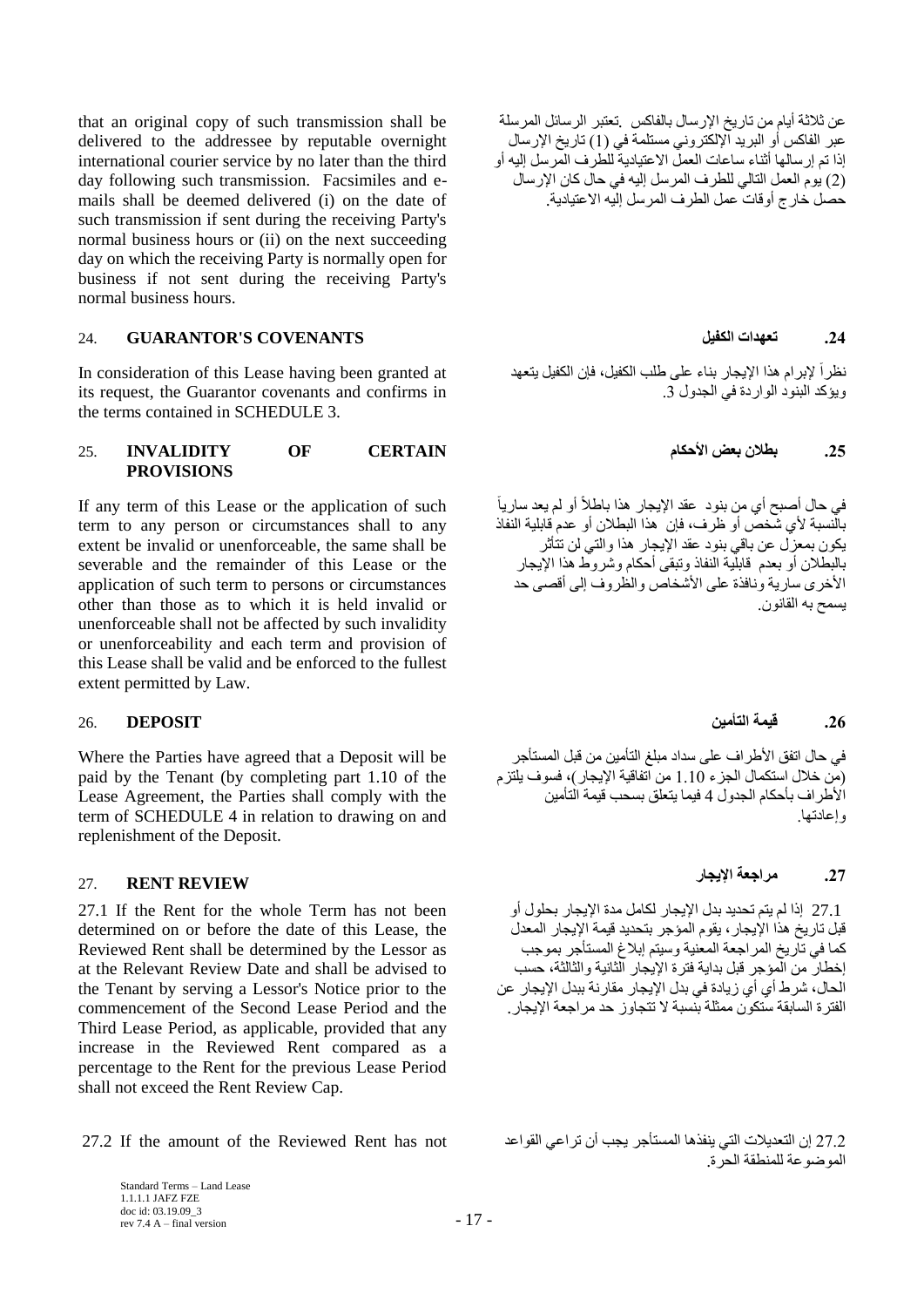been determined by the Relevant Review Date, then:

27.2.1 in respect of the period (the "**Interim Period**") beginning with the Relevant Review Date and ending on the date when the Reviewed Rent is so determined (the "**Determination Date**"), the Tenant shall pay to the Lessor the Rent payable as at the date immediately preceding the Relevant Review Date; and

27.2.2 on the Determination Date, the Tenant shall pay to the Lessor as arrears of rent the amount by which the Reviewed Rent exceeds the Rent actually paid during the Interim Period (apportioned on a daily basis). If the Rent actually paid exceeds the Reviewed Rent, then the Lessor shall offset any excess Rent paid during the Interim Period against future Rent payments.

27.3 Within ten (10) days after the amount of any Reviewed Rent has been determined, memoranda recording that fact shall be prepared by the Lessor and shall be signed by or on behalf of the Lessor and the Tenant and any Guarantor and annexed to this Lease and its counterpart. The parties shall each bear their own costs in relation to the preparation and signing of such memoranda.

## <span id="page-17-0"></span>**.28 تجذيذ ػمذ اإليجاس RENEWAL LEASE** 28.

28.1 Not less than six (6) months prior to the Expiry Date, the Tenant shall notify the Lessor if it wishes to renew this Lease (the "**Tenant's Renewal Notice**"). If the Lessor wishes to renew this Lease it will notify the Tenant as soon as possible on receipt of the Tenant's Renewal Notice but in any event prior to the Expiry Date and the Parties will diligently negotiate the terms of the new lease. This Lease shall be renewed on mutual agreement of the Parties on such terms as may be agreed between the Parties (the "**Renewal Lease**")

28.2 In the event that the Tenant has indicated that it wishes to renew this Lease although the Renewal Lease has not been executed and the Tenant continues to occupy the Premises after the Expiry Date, the Parties hereby understand, acknowledge and agree that the following provisions shall apply:

> 28.2.1 the terms of this Lease shall be automatically deemed to continue on the

Standard Terms – Land Lease 1.1.1.1 JAFZ FZE doc id: 03.19.09\_3 rev 7.4 A – final version  $-18$  –

27.2.1 بالنسبة للفترة **( ''الفترة الانتقالية''**) التي تبدأ بتاريخ المراجعة المعنية وتنتهي بتاريخ تحديد الإيجار المعدّل ("**تاريخ** ا**نتحديد**")، يسدد المستأجر للمؤجر بدل الإيجار المستحق كما في الْتَارِ بِخِ الَّذِي بِسبقٍ تارٍ بِخِ الْمِرِ اجِعةِ المعنبةَ مباشرٍ ة؛ و

27.2.2 في تاريخ التحديد، يسدد المستأجر للمؤجر الفرق بين بدل الإيجار المسدد أَثنّاء الفترة الانتقالية والإيجار المعدل (الذي يتم احتسابه بشكل بومي .(إذا كان بدل الإيجار الذي تم سداده يزيد عن الإيجار المعدل، يقوّم المؤجر بمقاصنة أي بدل إيجار فائض تم سداده أثناء الفتر ة الانتقالية مع دفعات الإيجار التي سيحل أجلها في المستقبل .

27.3 يقوم المؤجر بإعداد مذكرة بقيمة الإيجار المعدّل خلال عشرة (10) أيام من تحديد تلك القيمة ويتم توقيعها بواسطة أو بالنيابة ُعن كل من المؤجر والمستأجر والكفيل، إن وجد، وتُرفق بهذا الإيجار ۖ ونسخته ِ يتحمل كل من الأطر اف تكلفته الخاصة فيما يتعلق بإعداد وتوقيع تلك المذكرة.

28.1 يقوم المستأجر بإخطار المؤجر برغبته في تجديد الإيجار خلال ما لا يقل عن سنة (6) أشهر قبل تاريخ الانتهاء ("إ**خطا**ر ا**لتجديد الخاص بالمستأجر**"). إذا ر غب الموّجر بتجديد<sup>ً</sup> الإيجار ، فسو ف يقو م بإخطار المستأجر بأقر ب و قت ممكن بعد استلام إخطار التجديد الخاص بالمستأجر ، وفي أي حال قبل تاريخ الانتهاء، وسيقوم الأطراف بمناقشة شروط الإيجار الجديد بعناية بيتم تجديد هذا الإيجار بناء على موافقة الأطراف ("**الإيجار الجديد"**) ما عدا ما بتعلق بيدل الإبجار **("بدل الإيجار الجديد"**) الذي بتم تُحديده رفقاً للمادة 27.

28.2 في حال أشار المستأجر إلى رغبته بتجديد هذا الإيجار على الرغم من عدم توفيع الإيجار الجديد واستمر المستأجر بشغل العقار المؤجر بعد تاريخ الانتهاء، فقد تفاهم الأطراف واتفقوا وأقروا على سر بان الأحكام الّتّالية:

28.2.1 تُعتبر مدة هذه الاتفاقية قد جُدّدت تلقائياً ابتداء من تاريخ الإنتهاء حتى بتّم الإتفاق على شر وط الإيجار الحديد فيما بين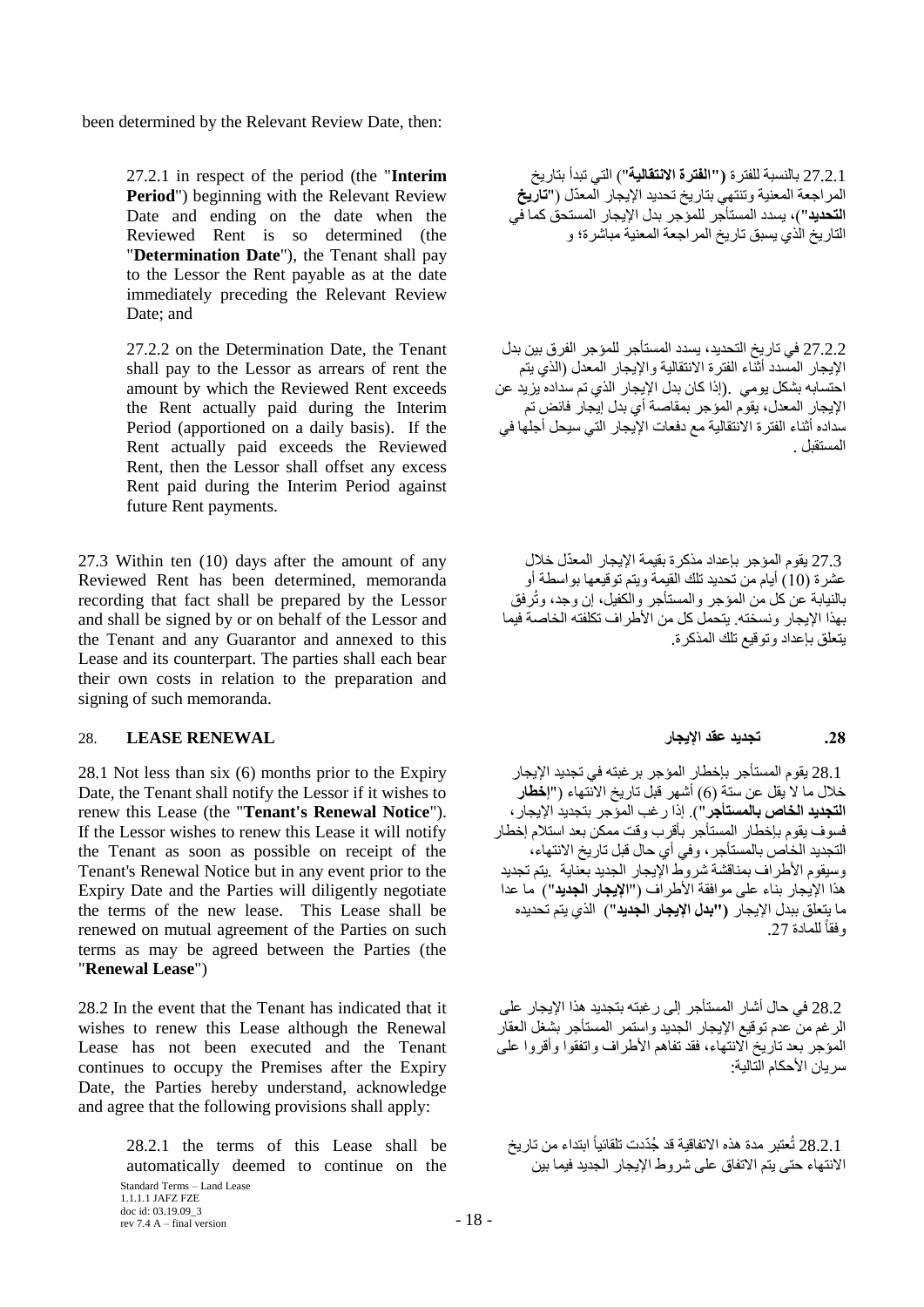Expiry Date until the terms of the Renewal الأطراف؛ Lease have been agreed between the Parties;

28.2.2 the Lessor hereby objects to the Tenant occupying the Premises on the same terms of the Lease and the Tenant hereby warrants that it agrees that the Lease shall not be renewed automatically on the same terms;

28.2.3 the ("New Rent") and Service Charges shall apply during any such period and shall be paid in accordance with the payment requirements existing immediately preceding the Expiry Date; and

28.2.4 the Parties shall negotiate the terms of the Renewal Lease with a view to execution of the Renewal Lease as soon as practicable after the Expiry Date.

28.3 Where the Tenant indicates that it does not wish to renew the Lease or it does not serve the Tenant's Renewal Notice, the Tenant shall vacate the Premises prior to 11:00 (a.m.) on the Expiry Date and hand over vacant possession of the Premises in accordance with Clause [8.](#page-7-0)

28.4 يعتبر الزمن ذو أهمية بالنسبة لهذه المادة.28٪ ويعتبر الزمن ذو أهمية بالنسبة لهذه المادة.28٪ ويعتبر الزمن ذ Clause [28.](#page-17-0)

# **.29 بُىد يتُىػت MISCELLANEOUS** 29.

The Tenant shall permit the Lessor and its agents to view the Premises in connection with any re-letting of the Premises.

The Lessor may in its sole discretion determine the rental rates of different premises within the Free Zone.

The Tenant shall not object to or seek to prevent or delay in any way the refurbishment or redevelopment of, or any alterations to, the Common Areas, and/or any Adjoining Property by the Lessor and the Tenant shall have no right of compensation for any interference which may be caused by such refurbishment or redevelopment in so far as the Law allows.

In so far as the Law allows, the Lessor shall not be

Standard Terms – Land Lease 1.1.1.1 JAFZ FZE doc id: 03.19.09\_3  $\frac{\text{arcc} \cdot \text{ar} \cdot \text{ar} \cdot \text{ar} \cdot \text{ar} \cdot \text{ar} \cdot \text{ar} \cdot \text{ar} \cdot \text{ar} \cdot \text{ar} \cdot \text{ar} \cdot \text{ar} \cdot \text{ar} \cdot \text{ar} \cdot \text{ar} \cdot \text{ar} \cdot \text{ar} \cdot \text{ar} \cdot \text{ar} \cdot \text{ar} \cdot \text{ar} \cdot \text{ar} \cdot \text{ar} \cdot \text{ar} \cdot \text{ar} \cdot \text{ar} \cdot \text{ar} \cdot \text{ar} \cdot \text{ar} \cdot \text{ar} \cdot \text{ar} \cdot$ 

28.2.2 يعترض المؤجر على شغل المستأجر للعقار المؤجر بنفس تْنزوط الإيجاز ويقر المستأجر بأن الإيجار لن يتجدد تلقائياً بنفس ً الشر و ط؛

28.2.3 يسر ي بدل الإيجار عن الإيجار الجديد المحدد من قبل المؤجر ("بدل الإيجار الجديد") والرسوم ورسوم الخدمة أثناء تلك الفترة وسيتم سدادها وفقاً لمتطلبات الدفع التي كانت متبعة قبل تاربخ الانتهاء مباشر ة؛ و

28.2.4 يقوم الأطراف بمناقشة شروط الإيجار الجديد بنية تنفيذ الإيجار الجديد بأقرب وقت ممكن عملياً بعد تاريخ الانتهاء.

28.3 في حال أشار المستأجر إلى عدم ر غبته بتجديد الإيجار أو في حال عدم قيامه بأرسال اخطار التحديد الخاص بالمستأجر ، يتَعين على الْمستأجر ۖ إِخلاء العقار ۖ المؤجر ۖ قبل الساعة الحادية عشر صباحاً بتاريخ الانتهاء وتسليم العقار فارغاً وفقاُ للمادة 88 اً<br>ا

ذلكَ ضمن حدود القانون.

**29.1 Re-letting of the Premises انؼماس تأجيش إػادة 29.1**  يسمح المستأجر للمؤجر ووكلاءه بمعاينة العقار بهدف إعادة تأجير ه.

 **29.2 سياست اإليجاس policy Rental 29.2** يحق للمؤجر بناء على رغبته المطلقة أن يحدد قيمة بدل الإيجار للعقار ات المختلفة الو اقعة ضمن المنطقة الحرة.

 **29.3 إػادة انتطىيش يٍ لبم انًؤجش redevelopment s'Lessor 29.3** لن يعترض المستأجر على أو يسعى لمنع أو تأخير قيام المؤجر بإعادة تجهير أو تطوير أو تعديل أي من المساحات المشتركة و/أو أي أملاك مجاورة، كما لا يحق للمستأجر الحصول على تعويض عن أي تدخل قد ينشأ عن إعادة التجهيز أو التطوير تلك طالما بقي

2**9.4 Exemption from liability**<br>لا يكون المؤجر مسؤولاً تجاه المستأجر ، وبالقدر الذي يسمح به In so far as the Law allows, the Lessor shall not be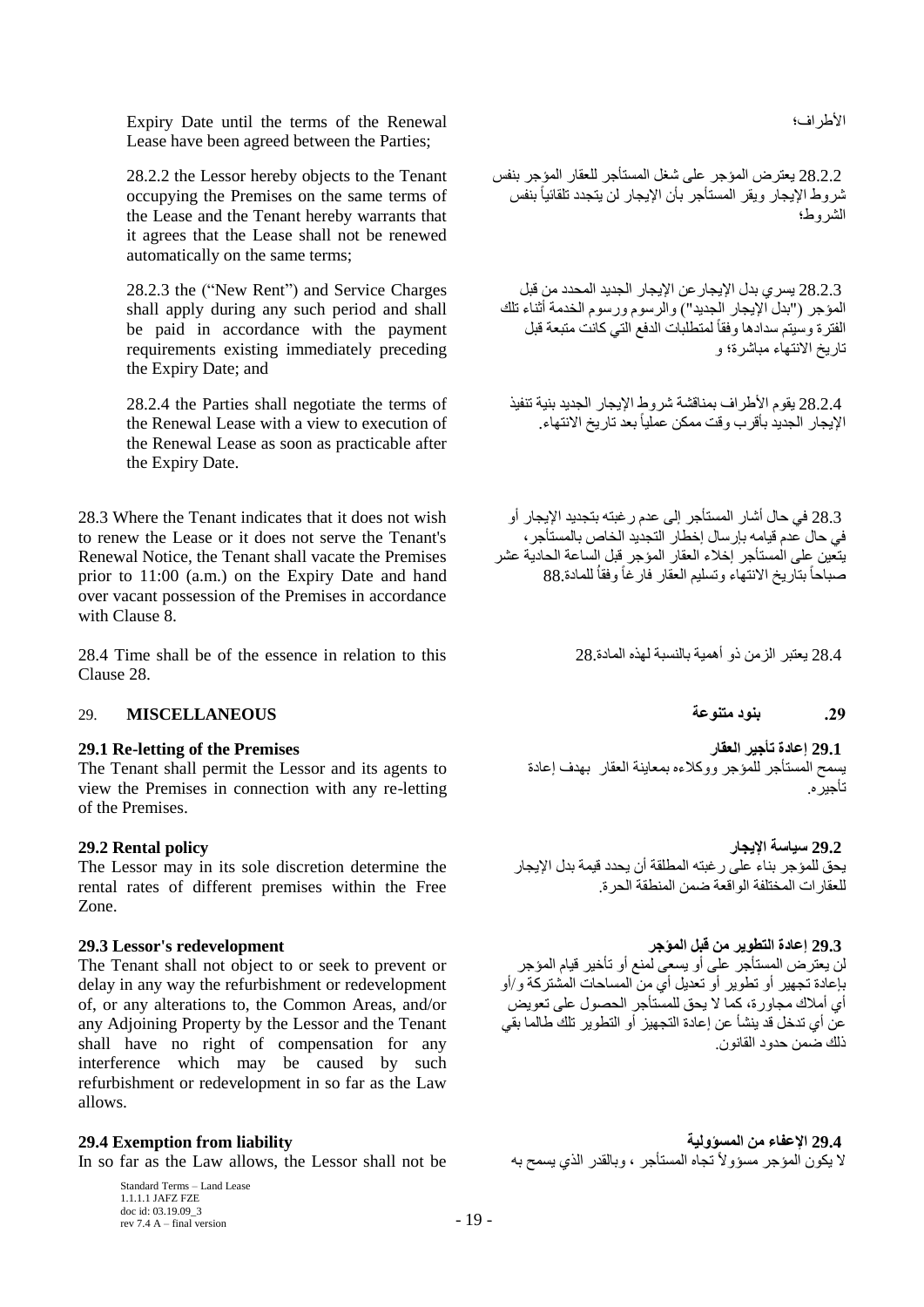inconvenience, which may be caused by reason of:

29.4.1 temporary interruption of services during periods of inspection or repair;

29.4.2 breakdown of or defect in any plant and machinery, services or Conduits; or

 29.4.3 األؽلاس اُقبهعخ ػٖ ا٤َُطوح أُؼوُٞخ ُِٔإعو. of control reasonable the beyond events 29.4.3 the Lessor.

## **29.5 يًتهكاث انًستأجش property s'Tenant 29.5**

29.5.1 If any of the Tenant's property remains in the Premises following the Expiry Date (or earlier termination of the Lease) the Lessor may, as the agent of the Tenant, sell such property and hold the proceeds of sale, after deducting the costs and expenses of removal, storage and sale and any Rents or other sums due to it, to the order of the Tenant.

29.5.2 The Tenant shall keep the Lessor indemnified against any liability incurred by it to any third party whose property has been sold by the Lessor in the bona fide mistaken belief (which is to be presumed unless the contrary be proved) that it belonged to the Tenant and was liable to be dealt with as such under this sub-clause.

## **29.6 ػذو انتُاصل Waiver No 29.6**

Failure by either Party on any occasion to insist upon observance or performance by the other Party of any obligation in this Lease does not amount to a waiver of any breach or acceptance of any variation by that Party. No waiver by either Party of any breach of any obligation or provision in this Lease express or implied operates as a waiver of another breach of the same or of any other obligation or provision of this Lease, whether express or implied. The rights and remedies under this Lease may be exercised as often as necessary and are cumulative and not exclusive of any rights or remedies provided by Law.

# **29.7 انماَىٌ انحاكى وانًحاكى انًختظت forum and law Governing 29.7**

29.7.1 This Lease shall be governed by and construed in accordance with the Laws in force from time to time in the Free Zone and the Emirate of Dubai and the federal laws of the United Arab Emirates in so far as they are applicable.

29.7.2 Any dispute or differences between Parties arising out of this Lease shall be submitted to Dubai Courts who shall have exclusive jurisdiction.

القانون، عن أية خسارة أو ضرر أو مضايقة قد تنشأ بسبب ما يلي: liable to the Tenant for any loss, damage or

29.4.1 انقطاع الخدمات بصفة مؤقتة أثناء فترات الفحص أو الإصلاح؛

29.4.2 نعطل أو وجود عيوب في أي من الأليات أو الخدمات أو الموصلات؛ أه

29.5.1 في حال بقاء أي من ممتلكات المستأجر في العقار بعد ربه.<br>تاريخ الانتهاء (أو الإنهاء المبكر للإيجار)، يحق للمؤجر، بصفته وكيلاً للمستأجر ، بيع نلك الممتلكات وحجز عوائد البيع لصالح المستأجر وذلك بعد خصم تكاليف الإزالة والتخزين والبيع وأي بدل إيجار أو مبالغ أخر ى مستحقة الدفع للمؤجر .

29.5.2 يتعهد المستأجر بحماية وتعويض المؤجر ضد أي مسؤولية تحمّلها في مواجهة أي طرف ثالث تم بيع ممتلكاته من قبل المؤجر ظناً منه (بحسن نية – والتي يجب افتر اضما إلا إذا ثبت عكس ذلك) أن ملكيتها نعود للمستأجر وبالتالي كان لا بد من التعامل معها وفقاً لهذه الفقرة الفرعية.

إنّ تقاعس أي من الأطراف في أي وقت عن مطالبة الطرف الأخر باتباع والالتزام بواجباته الواردة فبي الإيجار هذا لا يُعد تناز لأ عن المطالبة بتصحيح أي نقض للألتز امّات أو قبول بأي تغيير على بد ذلك الطرف. ۚ ولَّا يُعتبر تنازل أي من الأطراف عن المطالبة بتصحيح نقض ما للالتّزامات والأحكام الواردة في عقد الإيجار هذا من قبل الفريق الآخر ، سواء تم التنازل بشكل ضمنى أو صريح، تناز لاً عن المطالبة بتصحيح أي نقض آخر للالْتز امات أو للأحكّام أو لأحكام أخرى في عقد الإيجّار هذا، سواء بشكل ضمني أو صريح. إن الحقوق والتعويضات المناحة بموجب عقد الإيجار هذا يمكنّ المطالبة بها كلما لزم الأمر وهي غير حصرية ومن الممكن المطالبة بها بصورة تراكمية مع حقوق وتعويضات أخرى بنص علبها القانون

29.7.1 يُنظْم هذا الإيجار ويُفسر وفقاً للقوانين السارية من حين لأخر في المنطقة الحرة وإمارة دبي والقوانين الاتحادية لدولة الإمار اتّ العر ببة المتحدة، حسب مُقتضى الحال.

29.7.2 نكون محاكم دبي هي المحاكم المختصة حصرياً بالنظر في أي نز اع أو خلاف بين الأطر اف نتيجة لهذا الإيجار .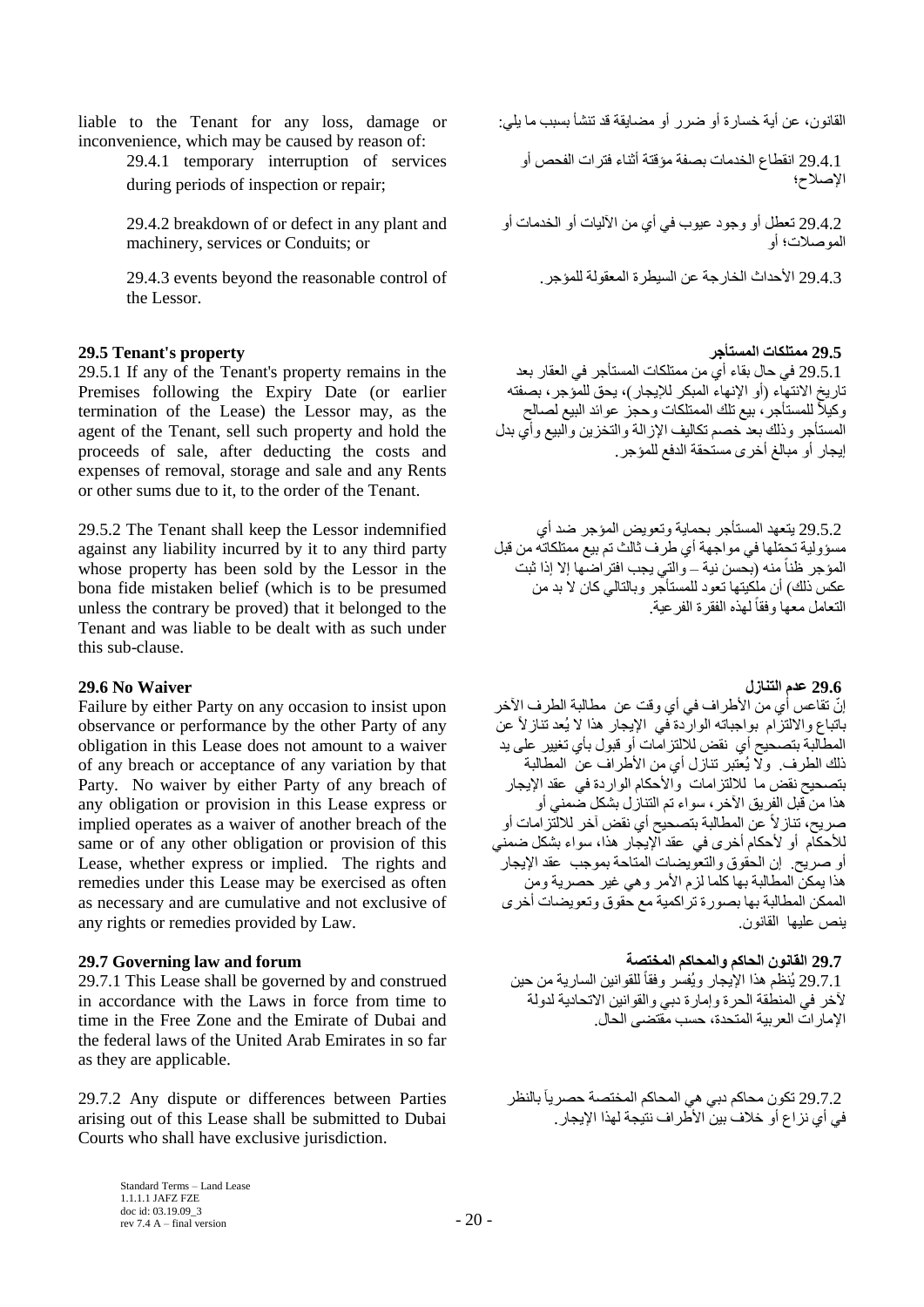# **29.8 انهغت Language 29.8**

This Lease has been negotiated and drafted in the Arabic language. In the event of any dispute resolution, litigation or other formal process, the Arabic text shall prevail over any translation and be conclusive in any questions as to the meaning or interpretation thereof.

تمت مناقشة وصياغة هذا الإيجار باللغة العربية. في حال تسوية النزاعات أو وجود إجراءات قضائية أو أية إجراءات رسمية أخرى، فإن النص العربي يسود على أية ترجمة له ويكون هو رت<br>الحاسم في المسائل التي تتعلّق بالمعنى أو بتفسير النص.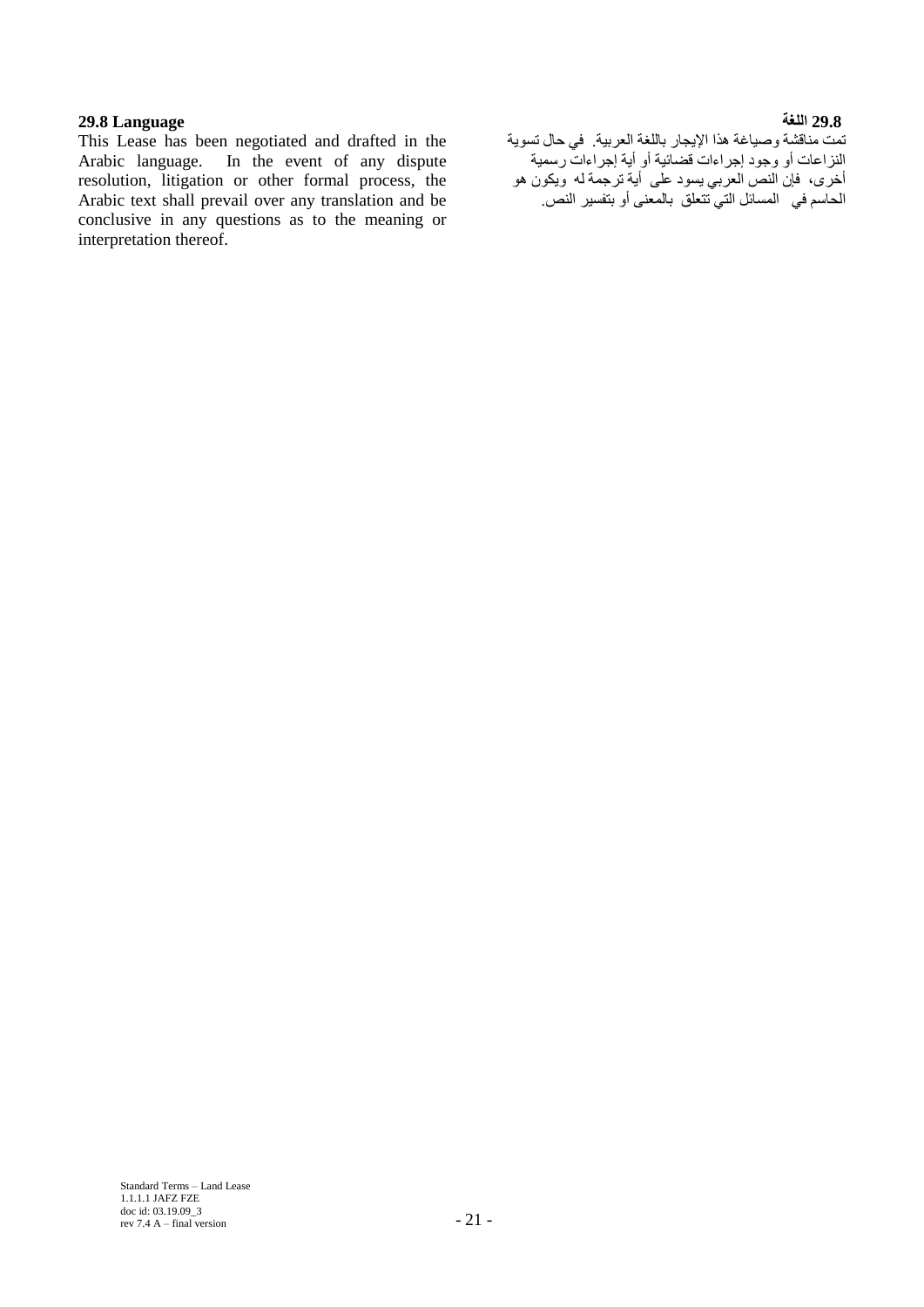## **SCHEDULE 1 Rights and Easements Granted**

1. Subject to any existing or future regulations made by the Lessor and to any temporary interruption for repairs, alterations or replacements, the right for the Tenant and all persons authorised by the Tenant (in common with the Lessor and all persons having a similar right):

 $(a)$  of access to and egress from the Premises;

(b) to the passage of any of the Utilities and the passage of water, soil, steam, air, gas, electricity, radio, television, telegraphic and other services and supplies of whatsoever nature, to and from the Premises through any relevant Conduits which are now or may be in, under, or over any other part of the Free Zone, in each case so far as any of the same are necessary for the reasonable use and enjoyment of the Premises; and

(c) to use the Common Areas for use by the Tenant for all proper purposes in connection with the use and enjoyment of the Premises;

provided always that the Lessor reserves the right to alter or close any Common Area.

# **انجذول 1**

الحقوق والأولويات الممنوحة

1 . مع مراعاة الأنظمة القائمة حالياً أو المستقبلية الصادرة عنّ المؤجر ، ومع مراعاة الانقطاع المؤقت نتيجة للإصلاحات أو الّتعديلات أو الاسّتبدالات، فإنه يحق للمَستأجر وكافة الأشخاص المخولين من قبل المستأجر (بالإضافة إلى المؤجر وكافة الأشخاص الذين يملكون نُفُس الْحقوق) ما يلي:<br>(أ) الدخول و الخر و ج من العقار المؤجر ؛

(ب) مرور المُنتفعات ومرور الماء والتراب والبخار والهواء وَالْغَازِ والكهرباء وخدمات الإذاعة والتلفزيون والخدمات البرقية وْغير ها من الخدمات ۖ والتجهيزات الأخرى مهما كان نوعها، من وإلى العِقار المِوجر ۖ عِبر القنوات الموجودة حالياً أو التي ستنوَجد ً مَسْتَقَبِلاً، في أو نَحت أو ۚ فوق أي ۖ قسم من المنطقة الْحرة، وفي كل حال إلى حد ضرور يتها للاستخدام والتمتع المعقول بالعقار المؤجر؛ ر

(ج) استخدام المساحات المشتركة من قبل المستأجر لكافة الأُغرِ اض الْمناسبة فيما يتعلّق باستخدام والتمتع بالعقار المؤجرِ؛

بشرط احتفاظ المؤجر دائماً بالحق في تعديل أو إغلاق أي من ً المساحات المشتر كة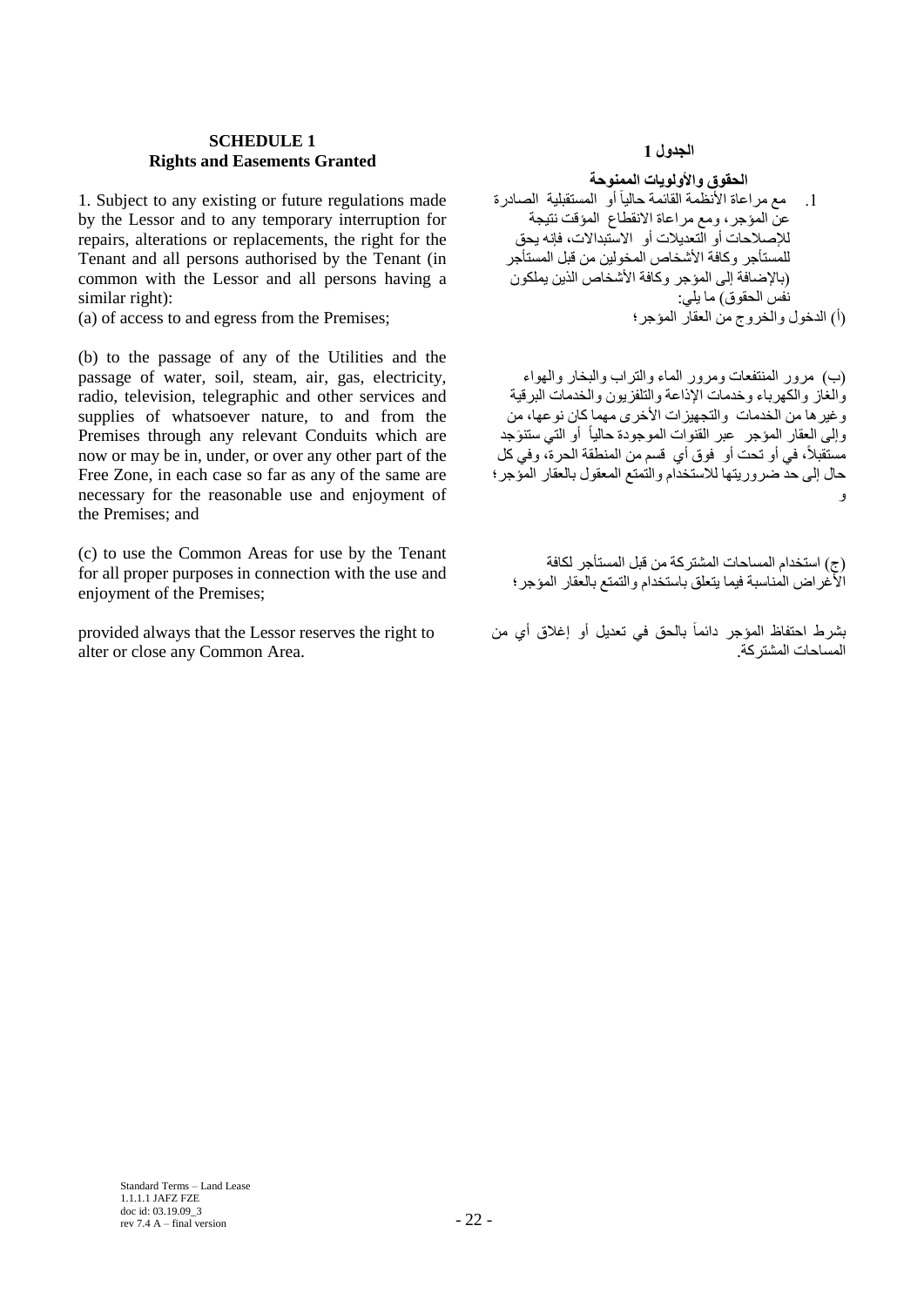## **2 SCHEDULEExceptions and Reservations**

1. The following rights are reserved to the Lessor and the tenants and occupiers of any other parts of the Free Zone and all other persons similarly authorised provided that, in so far as the Law allows, the Lessor shall not be liable to or compensate the Tenant for disturbance or any injury to the Tenant's property or business caused by the exercise of any of the following rights:

1.1 the right to the passage and running of the Utilities through any relevant Conduits which are now, or may at any time be in, under, or over the Premises;

1.2 the right to enter the Premises with all necessary materials, equipment, appliances and workmen in order to:

- (a) inspect, maintain, connect, remove, lay, renew, or execute any works whatsoever to any of the Conduits;
- (b) execute repairs, decorations, alterations or any other works, and to make installations to the Free Zone or to any Adjoining Property;
- (c) to examine the condition of the Premises and to take details of the Lessor's fixtures in them and do anything which the Lessor may do under this Lease;
- (d) to affix and retain on the Premises notices for the sale or re-letting of the Premises; and/or
- (e) for any other purposes connected with the interests of the Lessor in the Free Zone, including valuing or disposing of the Lessor's interests in them;

1.3 the right to erect scaffolding for the purpose of repairing or cleaning the Common Areas or any Adjoining Property, or in connection with the exercise of any of the rights mentioned in this Schedule even though such scaffolding may temporarily restrict the access to, or enjoyment or use of, the Premises;

## **انجذول 2**

## **استثُاءاث و تحفظاث**

1. الحقوق التي سيرد ذكر ها فيما يلي هي حقوق حصرية للمؤجر وللمستأجرين والقاطنين في أماكن أخرى من المنقطة الحر ة وكافة الأشخاص الآخر بن الذين بحملون نخويلاً مماثلاً، بشرط عدم نحمل المؤجر ۖ أية مسؤولية ر.<br>أو تعويض تجاه المستأجر ، بالحد الذي يسمح به القانون، فيما يتعلق بأي إز عاج أو إصابة تحدث لممتلّكات أو أعمال المستأجر نتيجة لممار سة أي من الحقوق التالية:

1.1 حق مرور وجريان المرافق العامة عبر القنوات الموجودة حالياً أو التي قد توجد مستقبلاً في أو تحت أو فوق العقار المؤجر ؛

> 1.2 الحق بدخول العقار المؤجر مع كافة المواد والمعدات والأجهزة والعمّال للقيام بالتالي:

(أ) فحص، صيانة، توصيل، إزالة، تثبيت، تجديد أو تَنفَّيذ أية أعمال مهما كانت في أي من القنوات؛

عمل الإصلاحات، الديكور ، التعديلات و أي أُعَمال أخرى، وعمل التركيبات في المنطقة الحرة أو أي عقار مجاو ر ؛

(ت) (عتب الله عنه الله أن المعنى البين البيض السيل الُثُواْبت العائدة للمؤجر داخل العقار وعمل أي شيء يحق للمؤجر عمله بموجب عقد الإبجار هذا؛

لصق إخطارات البيع أو إعادة التأجير على ي .<br>العقار المؤجر والإيقاء عليها؛ و/أو

كافة الغايات الأخرى المتعلقة بمصالح المؤجر فَى المنطقة الحرة، بما في ذلك تقييم أو بيع مصـالح المؤجر فيها.

1.3 الْحق في بناء السقالات لأغر اض إصلاح أو تنظيف المساحات الْمَشْتَرِكَة أَو أي عقار مجاور أو فيما يتعلق بممارسة أي الحقوق الْمذكورة في هذا الْجدول حتى وإن كانت تلك السقالات تعيق الدخول إلى وُاستخدام والاستمتاع بالعقار المؤجر بصفة مؤقتة؛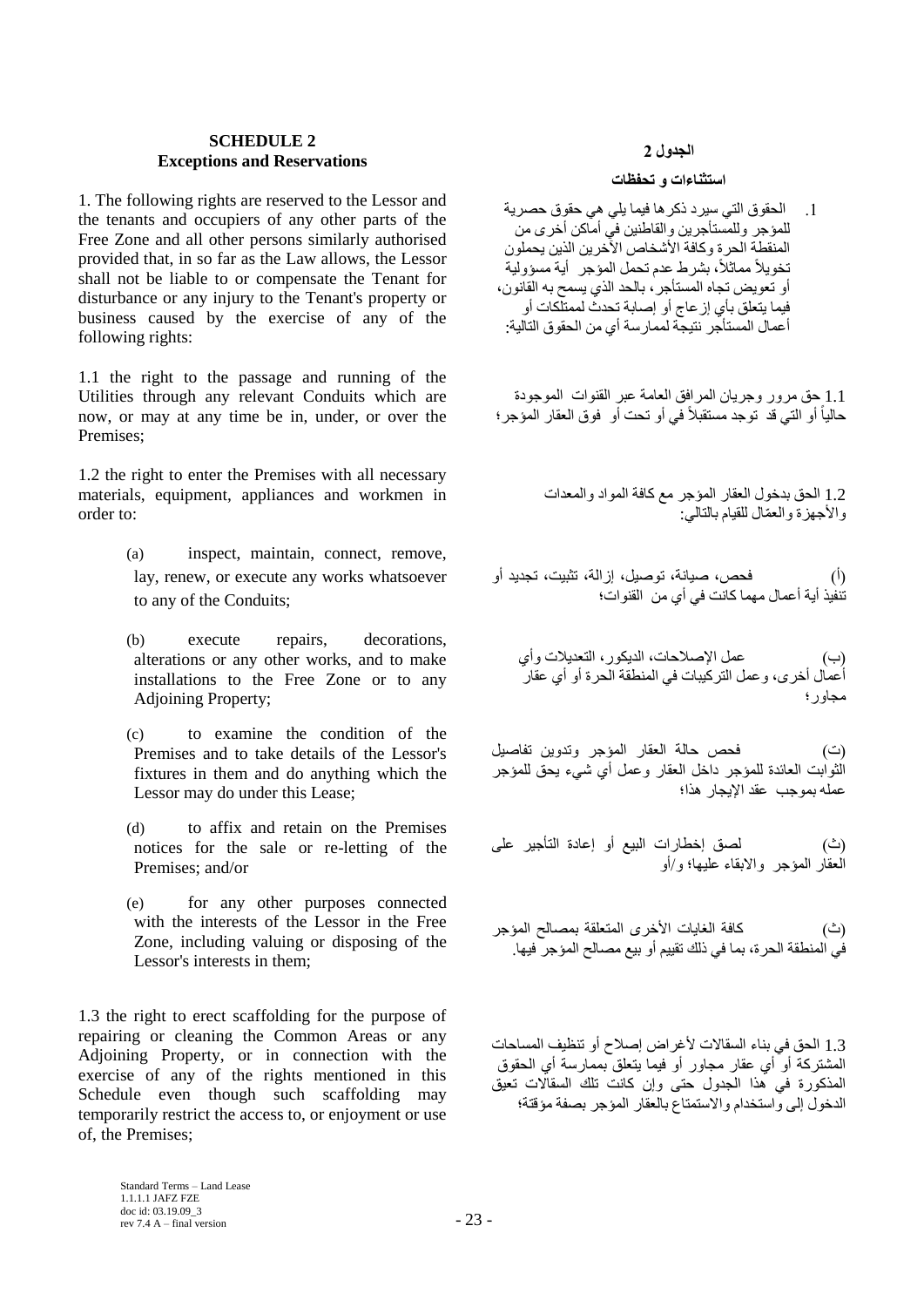1.4 the right to exercise any powers that may be granted to the Lessor by any Law;

1.5 any rights of light, air, support, protection and shelter or other easements and rights now, or after the date of this Lease, belonging to, or enjoyed by, any Adjoining Property; and

1.6 full right and liberty at any time after the date of this Lease to raise the height of, or make any alterations or additions or execute any other works to, any buildings on any Adjoining Property, or to erect any new buildings on any Adjoining Property in such manner as the Lessor shall think fit even though they may, affect or interfere with the amenity of, or access to, the Premises or the passage of light and air to the Premises.

1.4 الْحقّ في ممارسة الصلاحيات الممنوحة للمؤجر بموجب القانون؛

1.5 الْحقوق بِالْحصولِ على الضوء والهواء والدعم والحماية والمأوى وغيرها من الأولويات والحقوق التي تعود لأي عقار مجاور أو يحق له الاستمتاع بها سواء في الوقت الحالي أو بعد تاريخ عقد الإيجار هذا؛ و

1.6 الحق والحرية الكاملين للقيام في إي وقت بعد تاريخ هذا الإيجار بزيادة ارتفاع أو إدخال أي تعديلات أو إضافات أو القيام بأي أعمال أخرى علَّى أي مبانى في أي عقار مجاور، أو بناء أي ً جب سي حسب حسب علي تبيت علي العديم .<br>مباني جديدة علي أي عقار مجاور بالشكل الذي يراه المؤجر مناسباً دَّتِي وَإِنَّ أَثْرِ ذَلِكَ عَلَى تَسْهِيلات أَو قابليةٌ الدخول أَو وصول الضوء والْهواء إلى العقار المؤجر .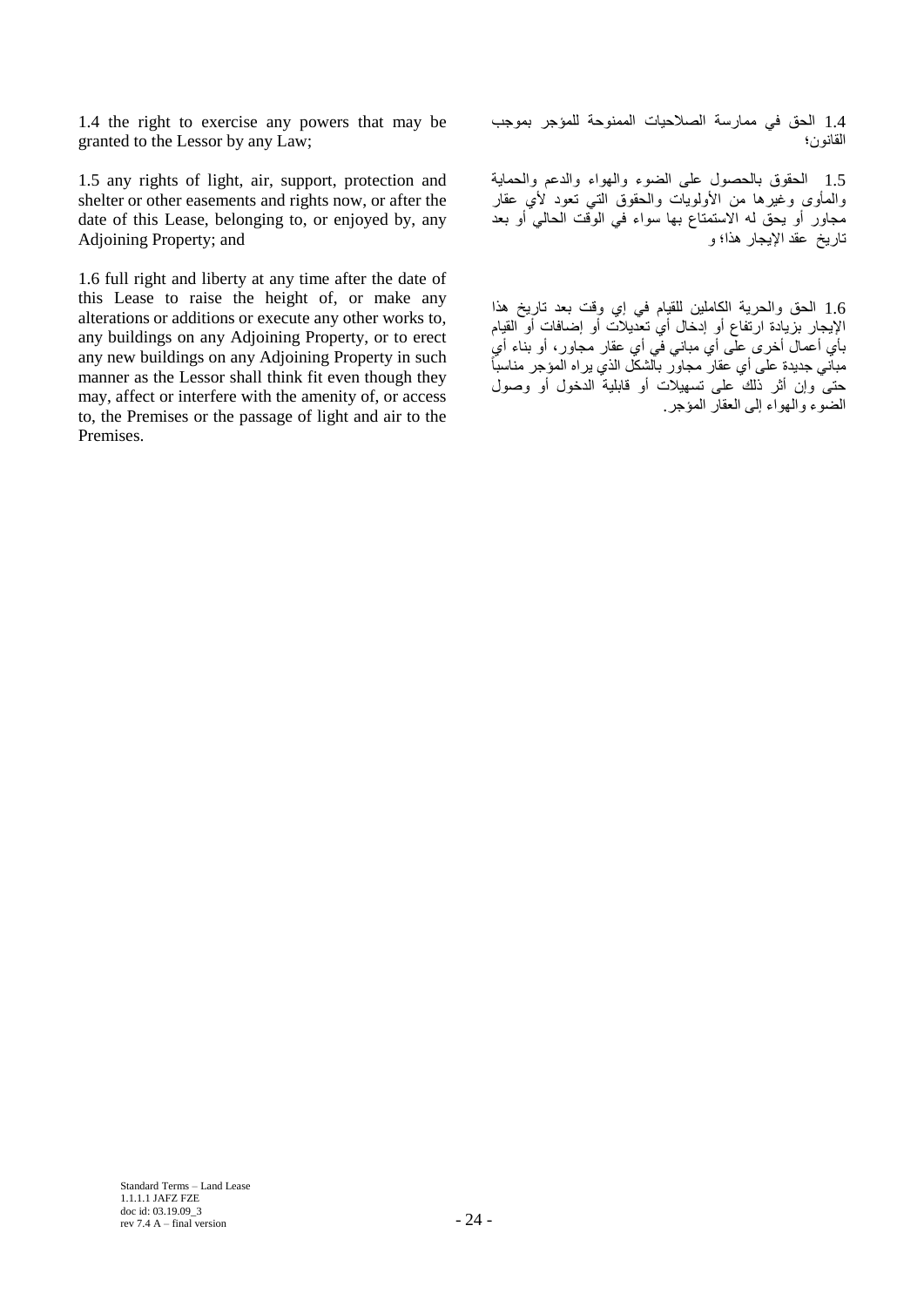## **SCHEDULE 3 Covenants and Confirmation by Guarantor**

## **1. Covenant and indemnity by Guarantor**

The Guarantor covenants with the Lessor at all times during and after the Term to:

1.1 duly perform all the covenants on the part of the Tenant contained in this Lease;

1.2 indemnify the Lessor against all Costs whatsoever sustained by the Lessor arising in any way directly or indirectly out of any default by the Tenant in the performance of any of its obligations; and

1.3 indemnify the Lessor against any actual loss sustained by the Lessor as a result of any of the obligations of the Tenant contained in this Lease being or becoming void, voidable, unenforceable or ineffective, for any reason whatsoever.

# **2. Guarantor's liability انكفيم يسؤونيت .2**

The Guarantor shall be liable (whether before or after any disclaimer by a liquidator or trustee in bankruptcy) for the fulfillment of all the obligations of the Tenant under this Lease and agrees that the Lessor may proceed against the Guarantor as if the Guarantor was named as the Tenant in this Lease.

## **.3 انتُاصل يٍ لبم انكفيم Guarantor by Waiver 3.**

The Guarantor waives any right to require the Lessor to proceed against the Tenant or to pursue any other remedy whatsoever which may be available to the Lessor before proceeding against the Guarantor.

## **4. Postponement of claims by Guarantor against Tenant**

The Guarantor further covenants with the Lessor that the Guarantor shall:

4.1 not claim in any liquidation or bankruptcy of the Tenant in competition with the Lessor and shall remit to the Lessor the proceeds of all judgments and all distributions it may receive from any liquidator or trustee in bankruptcy of the Tenant;

4.2 hold for the benefit of the Lessor all security and rights the Guarantor may have over assets of the Tenant whilst any liabilities of the Tenant or the Guarantor to the Lessor remain outstanding; and

Standard Terms – Land Lease 1.1.1.1 JAFZ FZE doc id: 03.19.09\_3  $\frac{\text{c}}{\text{c}} = 25 - \frac{25}{100} = 1$ 

**انجذول 3 تؼهذاث و إلشاساث انكفيم**

**.1 تؼهذاث و إلشاساث انكفيم**

يتعهد الكفيل للمؤجر ، في كافة الأوقات أثناء أو بعد مدة الإيجار : 1.1 بأداء كافة الالتز امات المفر وحنة على المستأجر بموجب هذا الإيجار ؛

1.2 تعويض وحماية المؤجر من كافة التكاليف مهما كانت والتي قد يتحملها المؤجر نتيجة لأي خرق يرتكبه المستأجر سواء بشكل مباشر أو غير مباشر فيما بنعلق بأى من التزاماته؛ و

1.3تعويض وحماية المؤجر من أي خسائر فعلية يتحملها المؤجر نتيجة بطلان أو عدم قابلية نفاذ أو تطّبيق أي من التز امات المستأجر الو ار دة في هذا الإبجار - لأي سبب من الأسباب.

يكون الكفيل مسؤولأ عن الوفاء بكافة النزامات المستأجر الواردة في هذا الإيجار (سواء قبل أو بعد إخلاء مسؤولية أي مصفى أو مؤتمن في إجرٍ اءات الإفلاس)، كما يو افق الكفيل على أحقية المؤجر بر فع أي دعاوي ضد الكفيل في حال تسمية الكفيل كمستأجر في هذا الإيجار

تناز ل الكفيل عن أي حق بمطالبة المؤجر بر فع دعوى ضد الْمَسْتَأْجِر أَو السَّعي وراء أي حلول أخرى مُهمَّا كانت والنَّبي قد تكون متاحة للمؤجِّر قبل البدء برفع دعوى ضد الكفيل.

# **.4 تأجيم أيت يطانباث نهكفيم ضذ انًستأجش**

كما يتعهد الكفيل للمؤجر بأن الكفيل سو ف:

4.1 لٰن يقدم أي مطالب نتعارض مع مطالب المؤجر أثناء أي إجر اءات تصفية أو إفلاس يقوّم بِها المستأجر ، وبأنه سوف يدفع للموَّجر عوائد كافة الأحكام وكافة المبالغ التي قد بحصل عليها من أي مصفٍّ أو مؤتمن على إجر اءات الإفلاس للمستأجر ؛

4.2 يقبض لصالح المؤجر كافة الضمانات والحقوق التي قد تعود للكفيل فيما يتعلق بأصول المستأجر طالما بقيت هناك مستحقات للمؤجر في ذمة المستأجر والكفل؛ و

4.3 ُٖ ٔ٣بهً أ١ ؽوٞم أٝ ػالعبد رزؼِن ثأ١ ٓجبُؾ ٓلكٞػخ أٝ any of respect in remedy or right any exercise not 4.3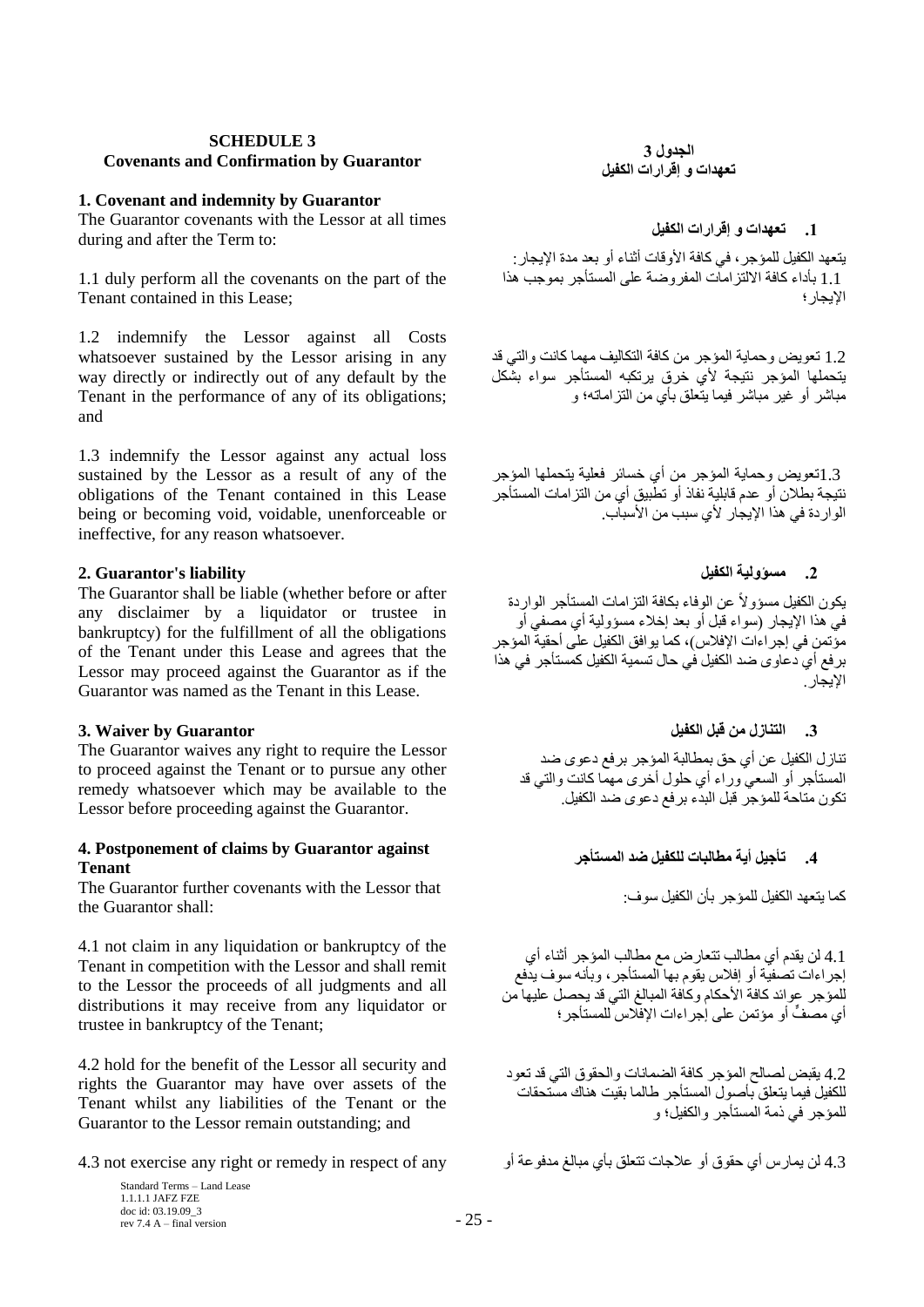amount paid or any liability incurred by the Guarantor in performing or discharging its obligations contained in this Schedule.

# **.5 انبشاءة يٍ أو انتخهي ػٍ اإليجاس Lease of forfeiture or Disclaimer 5.**

5.1 The Guarantor further covenants with the Lessor that:

> (a) if the Lease shall be disclaimed or surrendered; or

> (b) if the Lessor shall issue proceedings for forfeiture of the Lease or shall peacefully reenter the Premises; or

exist to consist to exist to exist أَج) في حال انقطاع وجود المستأجر

the Guarantor shall upon demand by the Lessor pay a sum equal to the Rents and other sums that would have been payable under this Lease but for the disclaimer or other event in respect of the period from and including the date of such disclaimer or other event.

This guarantee shall ensure for the benefit of the successors and assigns of the Lessor under this Lease without the necessity for any assignment.

أي التز امات تحملها الكفيل لتنفيذ أو البر اءة من التز اماته الواردة في هذا الجدو ل.

5.1 كما يتعهد الكفيل للمؤجر بما يلي:

)أ( ك٢ ؽبٍ اُجواءح ٖٓ أٝ رْ٤َِ اإل٣غبه؛ أٝ

(ب) إذا ما بدأ المؤجر بإجراءات للتخلي عن الإيجار أو قام بدخول العقار المؤجر مرة أخرى بسلام؛ أو

فإن الكفيل سيقوم، بناء على طلب المؤجر، بسداد مبلغ يساوي قيمة الإيجارات وغيرها من المبالغ التي كانت ستكون مستحقة الدفع بموجب هذا الإيجار لو أن البراءة أو الأحداث الأخرى لم تقع فيما بِنَعلَق بِالْفِترِ ةِ الَّتِي تَبِدأُ مِن تار بخ تلك البر اءة أو الحدث

# **.6 االستفادة يٍ انضًاٌ guarantee of Benefit 6.**

يعود هذا الضمان لمنفعة ورثة المؤجر ومن تنازل إليهم بموجب هذا الإيجار دون الحاجة إلى وجود تنازل.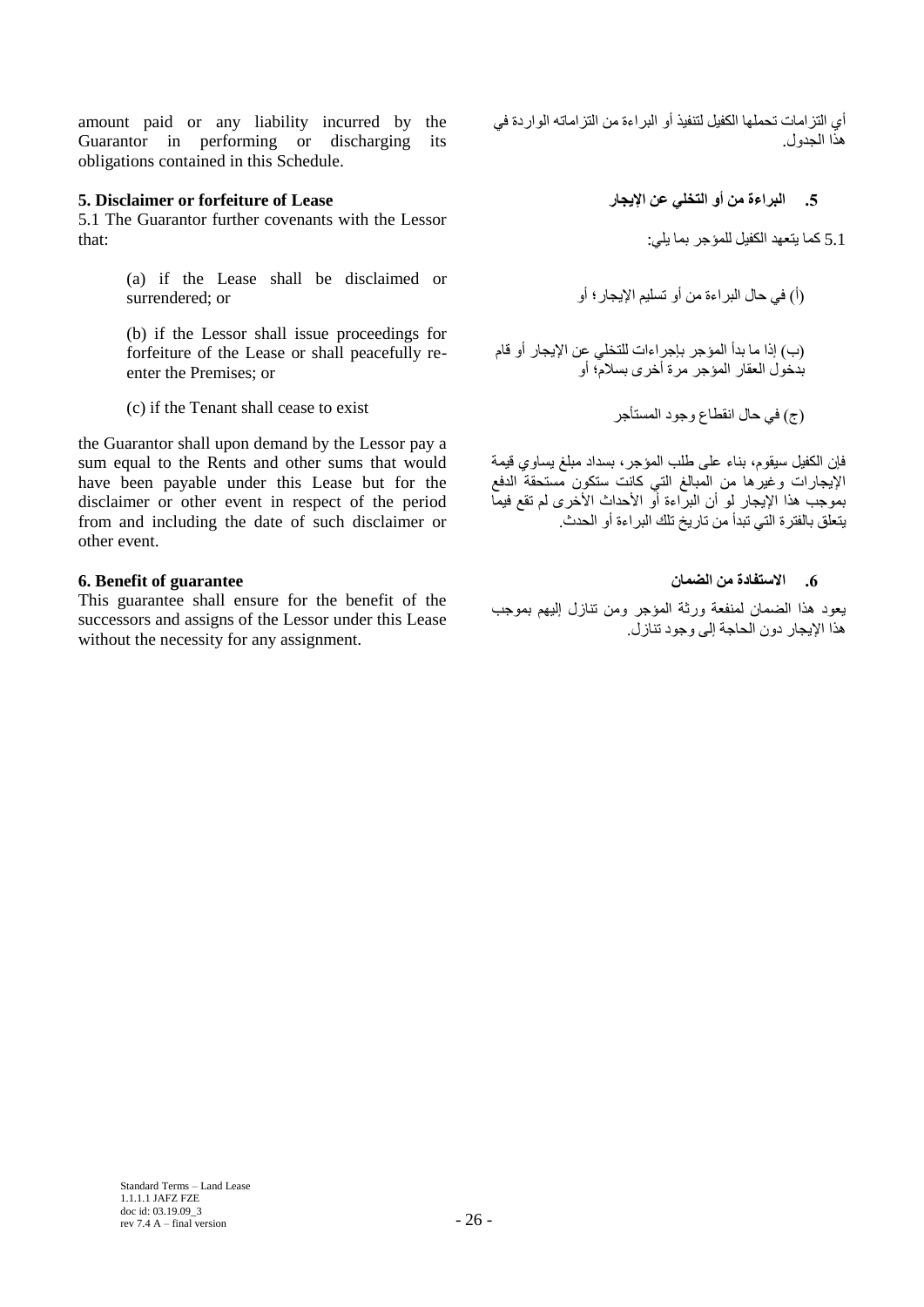## **SCHEDULE 4 Deposit**

1. The Tenant covenants with the Lessor to pay to the :٢ِ٣ بٓ ل٣لَثز إعؤُِ زأعؤَُا لٜزؼ٣ .1 Lessor:

(i) المبلغ المودع كتأمين بتاريخ الإيجار هذا، و (a) the Deposit on the date of this Lease; and

(b) forthwith on written demand from the Lessor and without any deduction or set-off any money required to make up any deficiency from time to time in the amount of the Deposit.

(a) that the Lessor shall be entitled, without prior reference to the Tenant, to withdraw from the Deposit such money as may be required from time to time in order to make good, or to compensate the Lessor for:

- (i)any non-payment or delay in payment of any sum due to the Lessor under the Lease; and/or
- (ii) any loss or damage suffered by the Lessor as a result of any breach by the Tenant or any covenant or warranty on its part contained in the Lease.

(b) that any application by the Lessor pursuant to paragraph  $2(a)(i)$  of any part of the Deposit Sum shall not be deemed to be payment of Rent so as to prejudice the Lessor's right of reentry under the Lease.

(c) that the provisions of this Schedule and any right or remedy of the Lessor arising hereunder:

- (i)are in addition to, and not in substitution for, those contained in or arising under the Lease, the Laws or otherwise; and
- expiration or sooner determination of the Lease.
- 3. The Lessor covenants with the Tenant as follows: :٢ِ٣ بٔث زأعؤَُِ إعؤُا لٜزؼ٣ .3 (i) within thirty (30) days after any withdrawal of money by the Lessor from the

**انجذول 4 يبهغ انتأييٍ**

(ب) كل المبالغ اللازمة لإكمال أي نقص قد يطرأ من وقت لأخر في قيمة مبلغ التأمين، وذلك بعد استلام طلب خطي من المؤجر ودون القيام بأي حسم أو مقاصة.

.2 ٣و ّو أَُزأعو ُِٔإعو ثٔب :٢ِ٣ :Lessor the to acknowledges Tenant The 2. (أ) بأنه يحق للمؤجر ، في حال احتاج من وقت لأخر ، سحب أي مَبْلَغَ مِنْ مِنْ مَبْلَغِ الْتَأْمَيْنِ دُونِ الرَّجُوعِ لْلْمُسْتَأْجِرٍ ۖ وَذَلِكَ ۚ لَتَعُويضَ المؤجد عن∙

> (ب) عدم الدفع أو التأخر في دفع أية مبالغ مستحقة للمؤجر بموجب الإيجار هذا؛ و/أو

(ت) كل خسار ة أو ضر ر يتعر ض له المؤجر نتيجة لخر ق الُمسْتَأْجِرِ ۖ لأَي من النّزِّ اماتَه أو ضماناتَه الّوار دة في الإبجار ۖ هذا.

(ث) بأن استخدام المؤجر لأي جزء من مبلغ التأمين بموجب الفقرة (أ) (1) لا يُعتبر سداداً لبدل الإيجار بحيث يمنع المؤجر من دخول ً الْعَقَارِ الْمُؤجِرِ بِموجِبِ الإبجارِ هذا.

(ج) بأن أحكام هذا الجدول وأية حقوق أو تعويضات متاحة للمؤجر بموجبه:

(ح) هي إضافة على الحقوق والتعويضات المنصوص عَنَّها أو الْناشَئة عن الإيجار أو عن القوانين وليست بديلاً عنها؛ و

)ؿ( . رجو٠ ٍبه٣خ ثؼل اٗزٜبء اإل٣غبه ٛنا أٝ ئٜٗبئٚ ٓجٌوا the after apply to continue shall) ii (ً

(1) إخطار المستأجر خطياً باقتطاع أية مبالغ من الوديعة خلال ً ثُلاَثْين (30) يوماً من قيام المؤجر بذلك على أن يتضمن الإخطار م<br>قبمةً وتاربخ الاقتطاع؛ و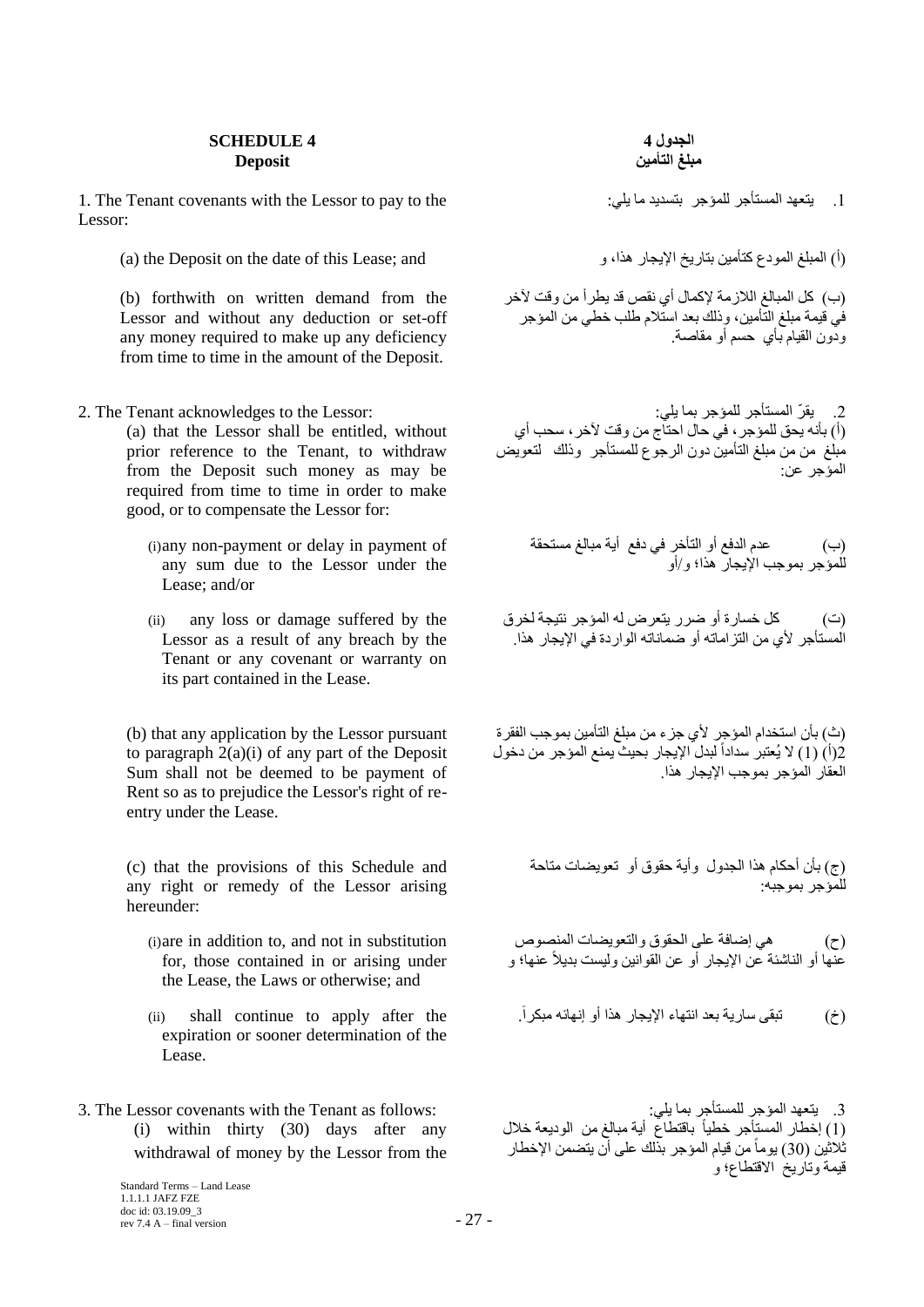Deposit to notify the Tenant in writing of the amount and date of such withdrawal; and

(ii) to release to the Tenant the Deposit or the balance for the time being remaining without any interest within ninety (90) days of the Expiry Date, or earlier determination of the Term.

4. The Guarantor acknowledges to the Lessor that the provisions of this Schedule and any rights or remedies of the Lessor arising hereunder are in addition to, and not in substitution for, those contained in or arising under the Lease or any at Law.

(2) تحرير مبلغ التأمين أو أي جزء متبقٍّ منه للمستأجر دون احتساب أية فواّئد خلال تسعين (90) يوماً من تاريخ الانتهاء أو الإنهاء المبكر لمدة الإيجار

4. يقر الكفيل للمؤجر بأن أحكام هذا الجدول وأي حقوق أو ػالعبد ٓزبؽخ ُِٔإعو ثٞٔعت ٛنا اُغلٍٝ ٢ٛ ٚٓبكخ ػ،٠ِ وليست بديلاً لأي حقوق وعلاجات متضمنة في أو ناشئة عن الإيجار أو أي قانون<sub>.</sub>